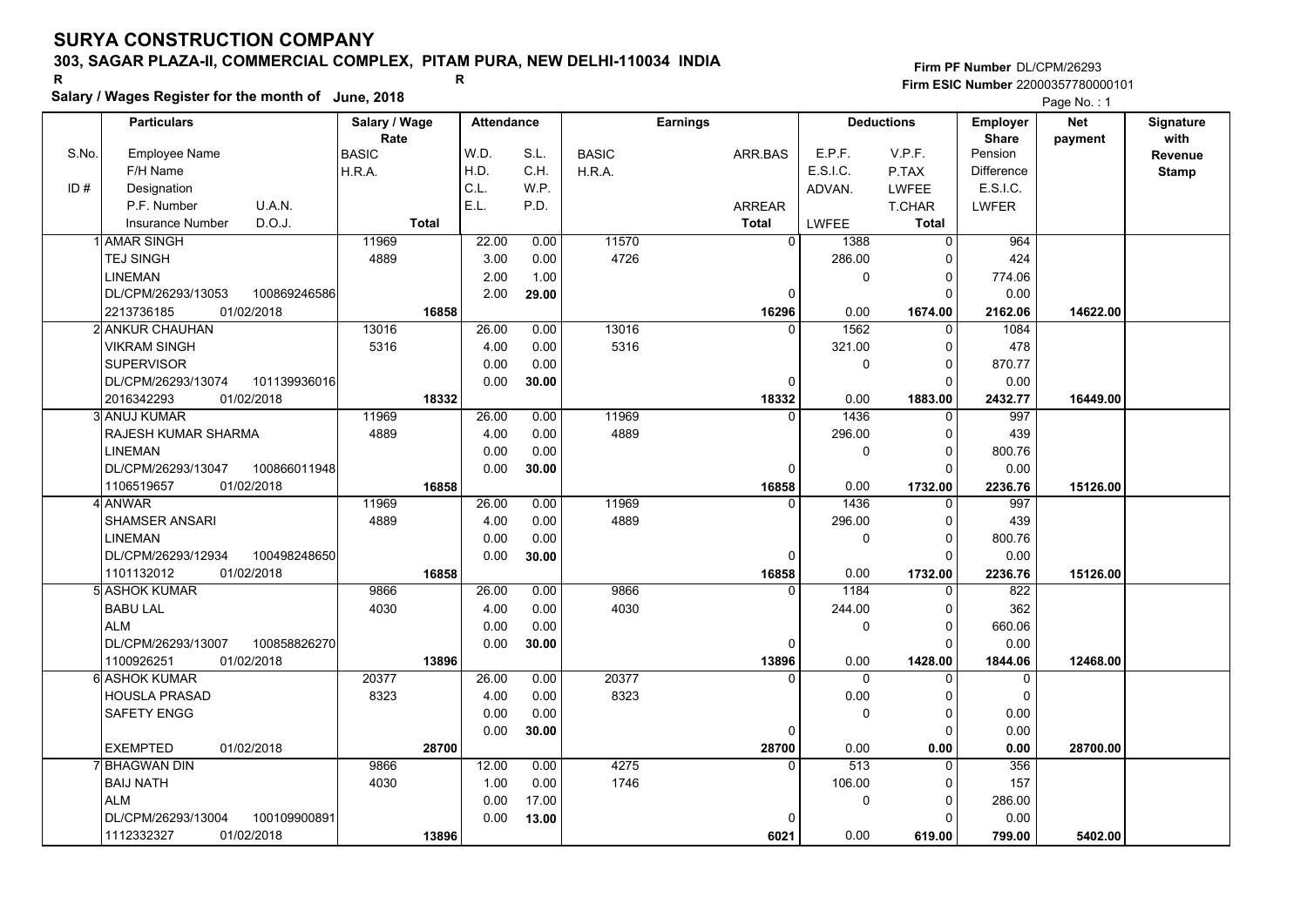### **303, SAGAR PLAZA-II, COMMERCIAL COMPLEX, PITAM PURA, NEW DELHI-110034 INDIA**

**Salary / Wages Register for the month of June, 2018 <sup>R</sup> <sup>R</sup>**

#### **Firm PF Number**DL/CPM/26293**Firm ESIC Number** 22000357780000101

|       | <b>Particulars</b>                               | Salary / Wage        | <b>Attendance</b> |       |              | <b>Earnings</b>   |                | <b>Deductions</b>       | Employer                | <b>Net</b> | Signature       |
|-------|--------------------------------------------------|----------------------|-------------------|-------|--------------|-------------------|----------------|-------------------------|-------------------------|------------|-----------------|
| S.No. | <b>Employee Name</b>                             | Rate<br><b>BASIC</b> | W.D.              | S.L.  | <b>BASIC</b> | ARR.BAS           | E.P.F.         | V.P.F.                  | <b>Share</b><br>Pension | payment    | with<br>Revenue |
|       | F/H Name                                         | H.R.A.               | H.D.              | C.H.  | H.R.A.       |                   | E.S.I.C.       | P.TAX                   | <b>Difference</b>       |            |                 |
| ID#   | Designation                                      |                      | C.L.              | W.P.  |              |                   | ADVAN.         | <b>LWFEE</b>            | E.S.I.C.                |            | <b>Stamp</b>    |
|       | U.A.N.<br>P.F. Number                            |                      | E.L.              | P.D.  |              | <b>ARREAR</b>     |                | T.CHAR                  | <b>LWFER</b>            |            |                 |
|       | D.O.J.<br>Insurance Number                       | <b>Total</b>         |                   |       |              | <b>Total</b>      | LWFEE          | <b>Total</b>            |                         |            |                 |
|       | <b>8 BHAVISHAN MANDAL</b>                        | 9866                 | 25.00             | 0.00  | 9866         | $\overline{0}$    |                | $\mathbf 0$             | 822                     |            |                 |
|       |                                                  | 4030                 |                   |       | 4030         |                   | 1184<br>244.00 | $\Omega$                | 362                     |            |                 |
|       | SATYANARAYAN MANDAL<br><b>ALM</b>                |                      | 4.00              | 0.00  |              |                   |                |                         |                         |            |                 |
|       | DL/CPM/26293/12987<br>101139935998               |                      | 1.00              | 0.00  |              | $\Omega$          | 0              | 0<br>$\Omega$           | 660.06<br>0.00          |            |                 |
|       | 1115091867<br>01/02/2018                         | 13896                | 0.00              | 30.00 |              |                   | 0.00           |                         |                         | 12468.00   |                 |
|       | 9 BIR SINGH                                      | 9866                 |                   |       | 9537         | 13896<br>$\Omega$ | 1144           | 1428.00                 | 1844.06                 |            |                 |
|       |                                                  |                      | 23.00             | 0.00  | 3896         |                   |                | 0                       | 794                     |            |                 |
|       | RATAN BHARDWAJ                                   | 4030                 | 4.00              | 0.00  |              |                   | 236.00         | $\mathbf 0$             | 350                     |            |                 |
|       | <b>ALM</b>                                       |                      | 1.00              | 1.00  |              |                   | 0              | $\mathbf 0$             | 638.07                  |            |                 |
|       | DL/CPM/26293/13258<br>101204158640               |                      | 1.00              | 29.00 |              | $\Omega$          |                | $\Omega$                | 0.00                    |            |                 |
|       | 2214406255<br>24/05/2018                         | 13896                | 25.00             |       | 9866         | 13433<br>$\Omega$ | 0.00<br>1184   | 1380.00                 | 1782.07                 | 12053.00   |                 |
|       | 10 BUDDHAN JHA                                   | 9866                 |                   | 0.00  |              |                   |                | $\mathbf 0$             | 822                     |            |                 |
|       | DAMODER JHA                                      | 4030                 | 4.00<br>1.00      | 0.00  | 4030         |                   | 244.00         | 0                       | 362                     |            |                 |
|       | <b>ALM</b>                                       |                      |                   | 0.00  |              |                   | 0              | $\mathbf 0$<br>$\Omega$ | 660.06                  |            |                 |
|       | DL/CPM/26293/13072<br>100628229739               |                      | 0.00              | 30.00 |              | O                 |                |                         | 0.00                    |            |                 |
|       | 01/02/2018<br>2205484990<br>11 CHANDAN SINGH     | 13896<br>9866        | 22.00             | 0.00  | 8879         | 13896<br>$\Omega$ | 0.00<br>1065   | 1428.00                 | 1844.06<br>740          | 12468.00   |                 |
|       | <b>SHARWAN</b>                                   | 4030                 | 3.00              |       | 3627         |                   | 219.00         | 0<br>$\mathbf 0$        | 325                     |            |                 |
|       | <b>ALM</b>                                       |                      |                   | 0.00  |              |                   |                |                         |                         |            |                 |
|       |                                                  |                      | 1.00              | 3.00  |              |                   | 0              | $\mathbf 0$<br>$\Omega$ | 594.04                  |            |                 |
|       | DL/CPM/26293/13060<br>100498122316               |                      | 1.00              | 27.00 |              | O                 |                |                         | 0.00                    |            |                 |
|       | 2213911983<br>01/02/2018<br>12 CHHEDA LAL SHARMA | 13896<br>11969       | 26.00             | 0.00  | 11969        | 12506<br>$\Omega$ | 0.00<br>1436   | 1284.00<br>$\Omega$     | 1659.04<br>997          | 11222.00   |                 |
|       |                                                  |                      |                   |       |              |                   |                |                         |                         |            |                 |
|       | <b>NAWAB SHARMA</b>                              | 4889                 | 4.00              | 0.00  | 4889         |                   | 296.00         | 0                       | 439                     |            |                 |
|       | <b>WELDER</b>                                    |                      | 0.00              | 0.00  |              |                   | 0              | $\mathbf 0$             | 800.76                  |            |                 |
|       | DL/CPM/26293/13046<br>100864818987               |                      | 0.00              | 30.00 |              | 0                 |                | $\mathbf 0$             | 0.00                    |            |                 |
|       | 1106519650<br>01/02/2018                         | 16858<br>9866        | 26.00             |       | 9866         | 16858<br>$\Omega$ | 0.00<br>1184   | 1732.00                 | 2236.76<br>822          | 15126.00   |                 |
|       | 13 DEVENDER                                      | 4030                 |                   | 0.00  |              |                   |                | $\mathbf 0$             |                         |            |                 |
|       | <b>RATAN SINGH</b>                               |                      | 4.00              | 0.00  | 4030         |                   | 244.00         | 0                       | 362                     |            |                 |
|       | <b>ALM</b>                                       |                      | 0.00              | 0.00  |              |                   | 0              | $\mathbf 0$<br>$\Omega$ | 660.06                  |            |                 |
|       | DL/CPM/26293/13006<br>100133959049               |                      | 0.00              | 30.00 |              | 0                 |                |                         | 0.00                    |            |                 |
|       | 1111885580<br>01/02/2018                         | 13896                |                   |       |              | 13896             | 0.00           | 1428.00                 | 1844.06                 | 12468.00   |                 |
|       | <b>14 DINESH KUMAR</b>                           | 11969                | 26.00             | 0.00  | 11969        | $\Omega$          | 1436           | $\Omega$                | 997                     |            |                 |
|       | DHANDHU                                          | 4889                 | 4.00              | 0.00  | 4889         |                   | 296.00         | 0                       | 439                     |            |                 |
|       | <b>LINEMAN</b>                                   |                      | 0.00              | 0.00  |              |                   | 0              | $\mathbf 0$             | 800.76                  |            |                 |
|       | DL/CPM/26293/12990<br>100860237206               |                      | 0.00              | 30.00 |              | U                 |                | $\Omega$                | 0.00                    |            |                 |
|       | 01/02/2018<br>1113031003                         | 16858                |                   |       |              | 16858             | 0.00           | 1732.00                 | 2236.76                 | 15126.00   |                 |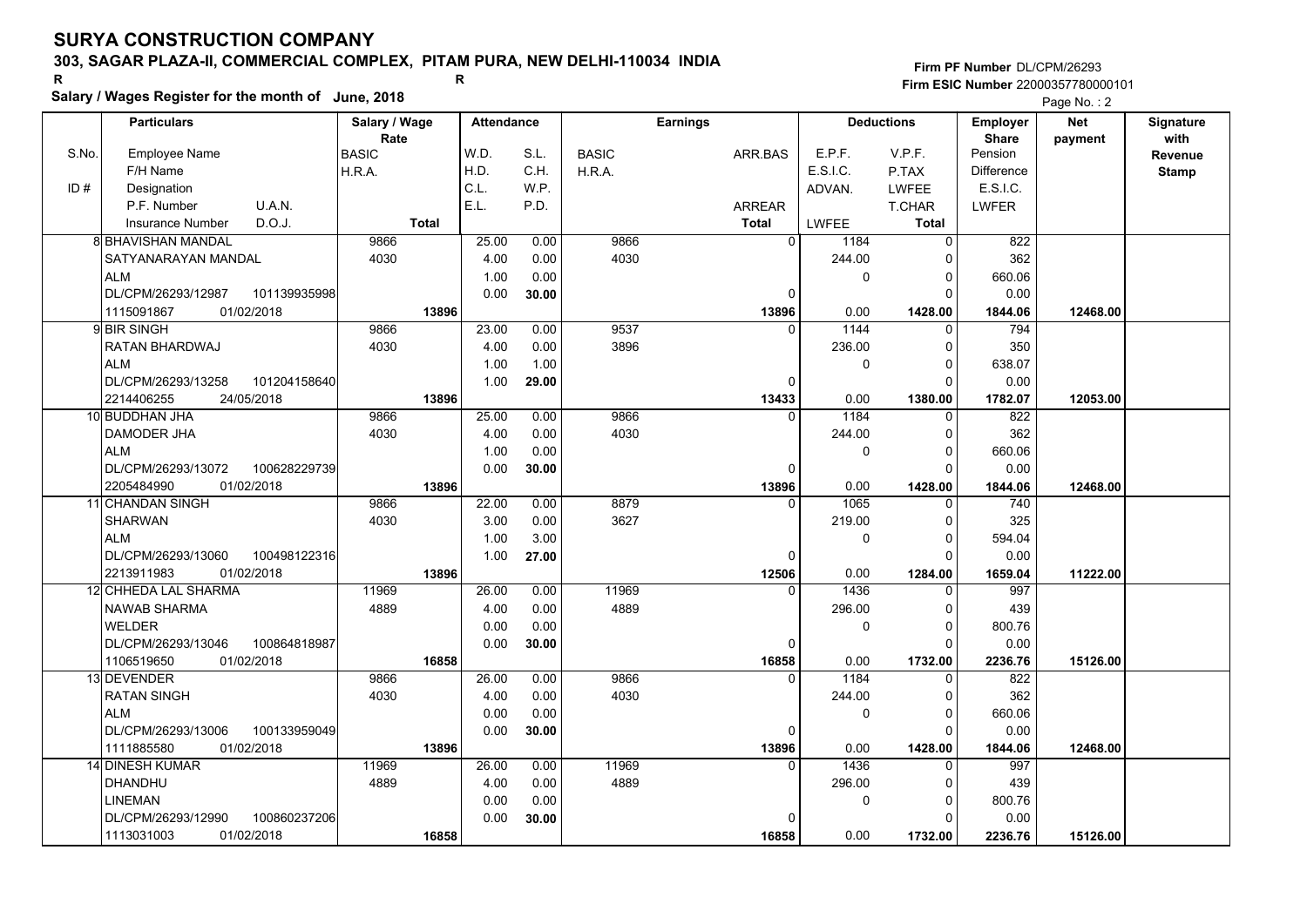### **303, SAGAR PLAZA-II, COMMERCIAL COMPLEX, PITAM PURA, NEW DELHI-110034 INDIA**

# **Salary / Wages Register for the month of June, 2018 <sup>R</sup> <sup>R</sup>**

|       | Salary / wages Register for the month of June, 2018 |               |                   |       |              |                 |              |                   | Page No.: 3       |            |              |
|-------|-----------------------------------------------------|---------------|-------------------|-------|--------------|-----------------|--------------|-------------------|-------------------|------------|--------------|
|       | <b>Particulars</b>                                  | Salary / Wage | <b>Attendance</b> |       |              | <b>Earnings</b> |              | <b>Deductions</b> | <b>Employer</b>   | <b>Net</b> | Signature    |
|       |                                                     | Rate          |                   |       |              |                 |              |                   | <b>Share</b>      | payment    | with         |
| S.No. | <b>Employee Name</b>                                | <b>BASIC</b>  | W.D.              | S.L.  | <b>BASIC</b> | ARR.BAS         | E.P.F.       | V.P.F.            | Pension           |            | Revenue      |
|       | F/H Name                                            | H.R.A.        | H.D.              | C.H.  | H.R.A.       |                 | E.S.I.C.     | P.TAX             | <b>Difference</b> |            | <b>Stamp</b> |
| ID#   | Designation                                         |               | C.L.              | W.P.  |              |                 | ADVAN.       | <b>LWFEE</b>      | E.S.I.C.          |            |              |
|       | U.A.N.<br>P.F. Number                               |               | E.L.              | P.D.  |              | <b>ARREAR</b>   |              | T.CHAR            | <b>LWFER</b>      |            |              |
|       | D.O.J.<br><b>Insurance Number</b>                   | <b>Total</b>  |                   |       |              | <b>Total</b>    | <b>LWFEE</b> | Total             |                   |            |              |
|       | 15 DINESH KUMAR PAL                                 | 11969         | 25.00             | 0.00  | 11969        | $\Omega$        | 1436         | $\Omega$          | 997               |            |              |
|       | <b>MOTI LAL</b>                                     | 4889          | 4.00              | 0.00  | 4889         |                 | 296.00       | $\Omega$          | 439               |            |              |
|       | <b>LINEMAN</b>                                      |               | 1.00              | 0.00  |              |                 | 0            | 0                 | 800.76            |            |              |
|       | DL/CPM/26293/12935<br>100497464721                  |               | 0.00              | 30.00 |              | 0               |              | $\Omega$          | 0.00              |            |              |
|       | 2213605645<br>01/02/2018                            | 16858         |                   |       |              | 16858           | 0.00         | 1732.00           | 2236.76           | 15126.00   |              |
|       | 16 DURGESH                                          | 11969         | 26.00             | 0.00  | 11969        | $\Omega$        | 1436         | $\Omega$          | 997               |            |              |
|       | <b>BAL GOVIND</b>                                   | 4889          | 4.00              | 0.00  | 4889         |                 | 296.00       | 0                 | 439               |            |              |
|       | <b>LINEMAN</b>                                      |               | 0.00              | 0.00  |              |                 | 0            | $\Omega$          | 800.76            |            |              |
|       | DL/CPM/26293/13000<br>100858936748                  |               | 0.00              | 30.00 |              | $\Omega$        |              | $\Omega$          | 0.00              |            |              |
|       | 2213605634<br>01/02/2018                            | 16858         |                   |       |              | 16858           | 0.00         | 1732.00           | 2236.76           | 15126.00   |              |
|       | 17 HARENDER PAL                                     | 11969         | 18.00             | 0.00  | 9176         | $\Omega$        | 1101         | 0                 | 764               |            |              |
|       | <b>BABU LAL</b>                                     | 4889          | 3.00              | 0.00  | 3748         |                 | 227.00       | 0                 | 337               |            |              |
|       | <b>LINEMAN</b>                                      |               | 2.00              | 7.00  |              |                 | 0            | $\Omega$          | 613.89            |            |              |
|       | DL/CPM/26293/12938<br>100496529378                  |               | 0.00              | 23.00 |              | $\Omega$        |              | $\Omega$          | 0.00              |            |              |
|       | 2012944132<br>01/02/2018                            | 16858         |                   |       |              | 12924           | 0.00         | 1328.00           | 1714.89           | 11596.00   |              |
|       | 18 HARI KISHORE DAS                                 | 9866          | 26.00             | 0.00  | 9866         | $\Omega$        | 1184         | $\Omega$          | $\overline{822}$  |            |              |
|       | <b>VIDHAON DAS</b>                                  | 4030          | 4.00              | 0.00  | 4030         |                 | 244.00       | $\Omega$          | 362               |            |              |
|       | <b>ALM</b>                                          |               | 0.00              | 0.00  |              |                 | 0            | $\mathbf 0$       | 660.06            |            |              |
|       | DL/CPM/26293/13062<br>100869694552                  |               | 0.00              | 30.00 |              | $\Omega$        |              | $\Omega$          | 0.00              |            |              |
|       | 2213942211<br>01/02/2018                            | 13896         |                   |       |              | 13896           | 0.00         | 1428.00           | 1844.06           | 12468.00   |              |
|       | 19 HARIKESH                                         | 9866          | 26.00             | 0.00  | 9866         | $\Omega$        | 1184         | $\Omega$          | 822               |            |              |
|       | CHEDDI LAL                                          | 4030          | 4.00              | 0.00  | 4030         |                 | 244.00       | 0                 | 362               |            |              |
|       | <b>ALM</b>                                          |               | 0.00              | 0.00  |              |                 | 0            | $\Omega$          | 660.06            |            |              |
|       | DL/CPM/26293/13011<br>100859817947                  |               | 0.00              | 30.00 |              | 0               |              | 0                 | 0.00              |            |              |
|       | 01/02/2018<br>1112479358                            | 13896         |                   |       |              | 13896           | 0.00         | 1428.00           | 1844.06           | 12468.00   |              |
|       | 20 ISHWAR AHIR                                      | 20000         | 15.00             | 0.00  | 11333        | $\Omega$        | $\Omega$     | $\Omega$          | $\mathbf 0$       |            |              |
|       | <b>VINOD KUMAR AHIR</b>                             | $\mathbf 0$   | 2.00              | 0.00  | 0            |                 | 199.00       | $\Omega$          | $\Omega$          |            |              |
|       | <b>SUPERVISOR</b>                                   |               | 0.00              | 0.00  |              |                 | $\Omega$     | $\Omega$          | 538.32            |            |              |
|       |                                                     |               | 0.00              | 17.00 |              | $\Omega$        |              | $\Omega$          | 0.00              |            |              |
|       | 1115156896<br>14/06/2018                            | 20000         |                   |       |              | 11333           | 0.00         | 199.00            | 538.32            | 11134.00   |              |
|       | 21 JAGESHWAR                                        | 11969         | 12.00             | 0.00  | 6782         | $\Omega$        | 814          | $\Omega$          | 565               |            |              |
|       | <b>RAJJAN</b>                                       | 4889          | 1.00              | 0.00  | 2770         |                 | 168.00       | 0                 | 249               |            |              |
|       | <b>LINEMAN</b>                                      |               | 4.00              | 13.00 |              |                 | 0            | 0                 | 453.72            |            |              |
|       | DL/CPM/26293/12991<br>100497761359                  |               | 0.00              | 17.00 |              | $\Omega$        |              | 0                 | 0.00              |            |              |
|       | 2213605644<br>01/02/2018                            | 16858         |                   |       |              | 9552            | 0.00         | 982.00            | 1267.72           | 8570.00    |              |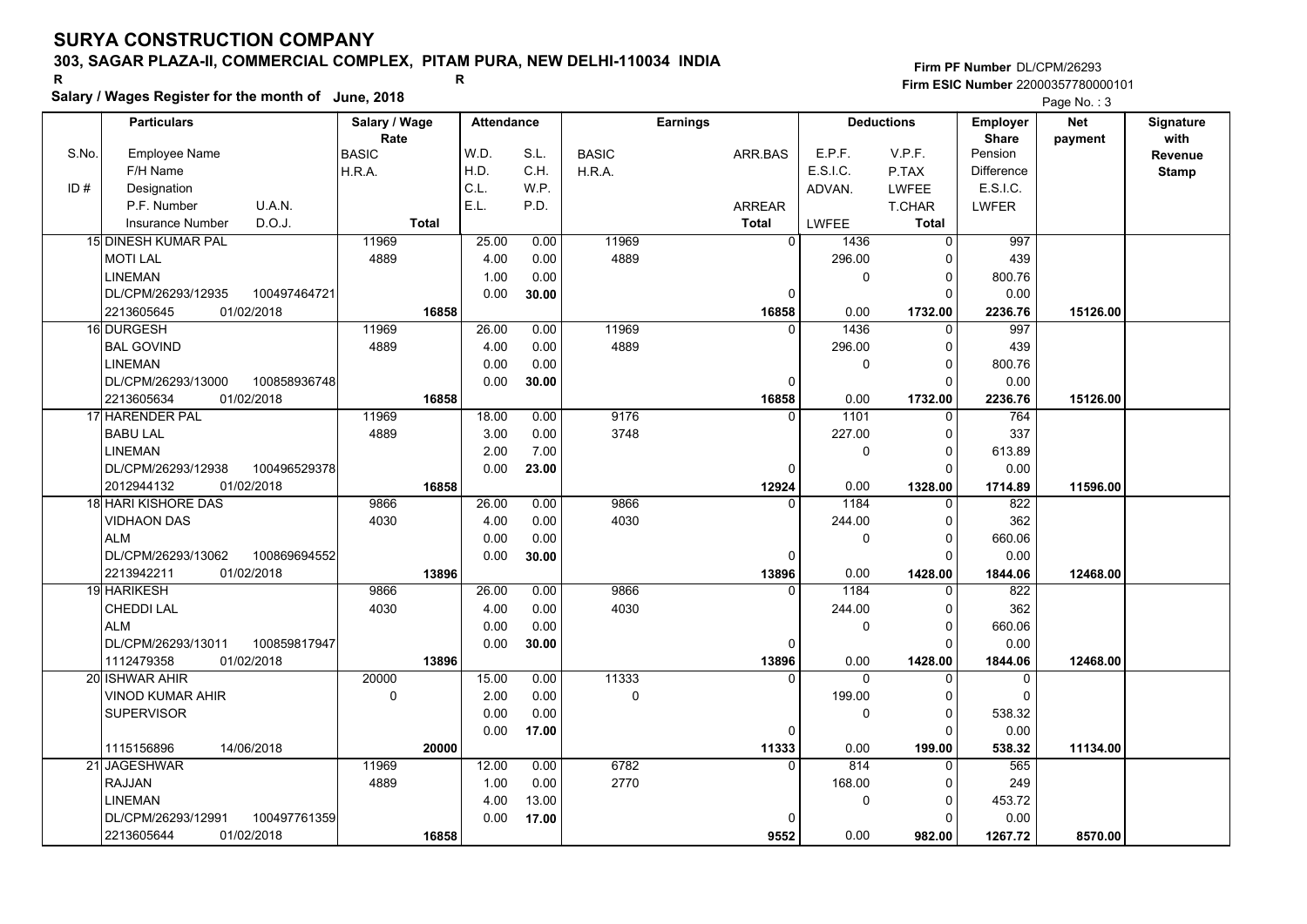### **303, SAGAR PLAZA-II, COMMERCIAL COMPLEX, PITAM PURA, NEW DELHI-110034 INDIA**

**Salary / Wages Register for the month of June, 2018 <sup>R</sup> <sup>R</sup>**

#### **Firm PF Number**DL/CPM/26293**Firm ESIC Number** 22000357780000101

|       | <b>Particulars</b>                 | Salary / Wage        | <b>Attendance</b> |       |              | <b>Earnings</b> |                        | <b>Deductions</b> | Employer                | <b>Net</b> | Signature              |
|-------|------------------------------------|----------------------|-------------------|-------|--------------|-----------------|------------------------|-------------------|-------------------------|------------|------------------------|
| S.No. | Employee Name                      | Rate<br><b>BASIC</b> | W.D.              | S.L.  | <b>BASIC</b> | ARR.BAS         | E.P.F.                 | V.P.F.            | <b>Share</b><br>Pension | payment    | with<br><b>Revenue</b> |
|       | F/H Name                           | H.R.A.               | H.D.              | C.H.  | H.R.A.       |                 | E.S.I.C.               | P.TAX             | <b>Difference</b>       |            | <b>Stamp</b>           |
| ID#   | Designation                        |                      | C.L.              | W.P.  |              |                 | ADVAN.                 | LWFEE             | E.S.I.C.                |            |                        |
|       | U.A.N.<br>P.F. Number              |                      | E.L.              | P.D.  |              | ARREAR          |                        | T.CHAR            | <b>LWFER</b>            |            |                        |
|       | D.O.J.<br><b>Insurance Number</b>  | <b>Total</b>         |                   |       |              | <b>Total</b>    | <b>LWFEE</b>           | Total             |                         |            |                        |
|       | 22 JAI KUMAR                       | 9866                 | 26.00             | 0.00  | 9866         |                 | $\overline{0}$<br>1184 | 0                 | 822                     |            |                        |
|       | <b>SUKH BIR</b>                    | 4030                 | 4.00              | 0.00  | 4030         |                 | 244.00                 | $\Omega$          | 362                     |            |                        |
|       | <b>ALM</b>                         |                      | 0.00              | 0.00  |              |                 | 0                      | $\mathbf 0$       | 660.06                  |            |                        |
|       | DL/CPM/26293/13009<br>100868663519 |                      | 0.00              | 30.00 |              |                 | $\mathbf 0$            | $\Omega$          | 0.00                    |            |                        |
|       | 1111885563<br>01/02/2018           | 13896                |                   |       |              | 13896           | 0.00                   | 1428.00           | 1844.06                 | 12468.00   |                        |
|       | 23 JAWAHAR RAI                     | 11969                | 26.00             | 0.00  | 11969        |                 | 1436<br>$\Omega$       | $\Omega$          | 997                     |            |                        |
|       | <b>TEJ NARAYAN RAI</b>             | 4889                 | 4.00              | 0.00  | 4889         |                 | 296.00                 | $\Omega$          | 439                     |            |                        |
|       | <b>LINEMAN</b>                     |                      | 0.00              | 0.00  |              |                 | 0                      | $\mathbf 0$       | 800.76                  |            |                        |
|       | DL/CPM/26293/12912<br>100869244638 |                      | 0.00              | 30.00 |              |                 | $\mathbf 0$            | $\Omega$          | 0.00                    |            |                        |
|       | 1106519673<br>01/02/2018           | 16858                |                   |       |              | 16858           | 0.00                   | 1732.00           | 2236.76                 | 15126.00   |                        |
|       | 24 JITENDER PAL                    | 11969                | 26.00             | 0.00  | 11969        |                 | 1436<br>$\Omega$       | $\Omega$          | 997                     |            |                        |
|       | RAM LAKHAN PAL                     | 4889                 | 4.00              | 0.00  | 4889         |                 | 296.00                 | $\Omega$          | 439                     |            |                        |
|       | <b>LINEMAN</b>                     |                      | 0.00              | 0.00  |              |                 | 0                      | $\mathbf 0$       | 800.76                  |            |                        |
|       | DL/CPM/26293/13013<br>100739489521 |                      | 0.00              | 30.00 |              |                 | $\Omega$               | $\Omega$          | 0.00                    |            |                        |
|       | 01/02/2018<br>2213613420           | 16858                |                   |       |              | 16858           | 0.00                   | 1732.00           | 2236.76                 | 15126.00   |                        |
|       | 25 JITENDER PATHAK                 | 9866                 | 26.00             | 0.00  | 9866         |                 | 1184<br>$\Omega$       | $\mathbf 0$       | 822                     |            |                        |
|       | LAKHMI CHAND PATHAK                | 4030                 | 4.00              | 0.00  | 4030         |                 | 244.00                 | $\Omega$          | 362                     |            |                        |
|       | <b>ALM</b>                         |                      | 0.00              | 0.00  |              |                 | 0                      | $\mathbf 0$       | 660.06                  |            |                        |
|       | 100862820012<br>DL/CPM/26293/13056 |                      | 0.00              | 30.00 |              |                 | $\Omega$               | $\Omega$          | 0.00                    |            |                        |
|       | 1113432361<br>01/02/2018           | 13896                |                   |       |              | 13896           | 0.00                   | 1428.00           | 1844.06                 | 12468.00   |                        |
|       | 26 KADIR ANSARI                    | 11969                | 19.00             | 0.00  | 10373        |                 | 1245<br>$\Omega$       | $\Omega$          | 864                     |            |                        |
|       | <b>SULMAN ANSARI</b>               | 4889                 | 3.00              | 0.00  | 4237         |                 | 256.00                 | $\Omega$          | 381                     |            |                        |
|       | <b>LINEMAN</b>                     |                      | 4.00              | 4.00  |              |                 | 0                      | $\Omega$          | 693.98                  |            |                        |
|       | 100868705222<br>DL/CPM/26293/13068 |                      | 0.00              | 26.00 |              |                 | $\mathbf 0$            | $\Omega$          | 0.00                    |            |                        |
|       | 01/02/2018<br>2212840689           | 16858                |                   |       |              | 14610           | 0.00                   | 1501.00           | 1938.98                 | 13109.00   |                        |
|       | 27 KAILASH CHAND                   | 9866                 | 25.00             | 0.00  | 9866         |                 | 1184<br>$\Omega$       | 0                 | 822                     |            |                        |
|       | <b>BUDH PAL</b>                    | 4030                 | 4.00              | 0.00  | 4030         |                 | 244.00                 | $\Omega$          | 362                     |            |                        |
|       | <b>ALM</b>                         |                      | 1.00              | 0.00  |              |                 | 0                      | $\mathbf 0$       | 660.06                  |            |                        |
|       | DL/CPM/26293/13008<br>100859529615 |                      | 0.00              | 30.00 |              |                 | $\mathbf 0$            | $\Omega$          | 0.00                    |            |                        |
|       | 1111885565<br>01/02/2018           | 13896                |                   |       |              | 13896           | 0.00                   | 1428.00           | 1844.06                 | 12468.00   |                        |
|       | 28 KAMLESH KUMAR                   | 11969                | 24.00             | 0.00  | 11969        |                 | 1436<br>$\Omega$       | $\Omega$          | 997                     |            |                        |
|       | <b>DHUNNI</b>                      | 4889                 | 4.00              | 0.00  | 4889         |                 | 296.00                 | $\Omega$          | 439                     |            |                        |
|       | <b>LINEMAN</b>                     |                      | 2.00              | 0.00  |              |                 | 0                      | $\mathbf 0$       | 800.76                  |            |                        |
|       | 100860314387<br>DL/CPM/26293/13048 |                      | 0.00              | 30.00 |              |                 | $\Omega$               | $\Omega$          | 0.00                    |            |                        |
|       | 1101309994<br>01/02/2018           | 16858                |                   |       |              | 16858           | 0.00                   | 1732.00           | 2236.76                 | 15126.00   |                        |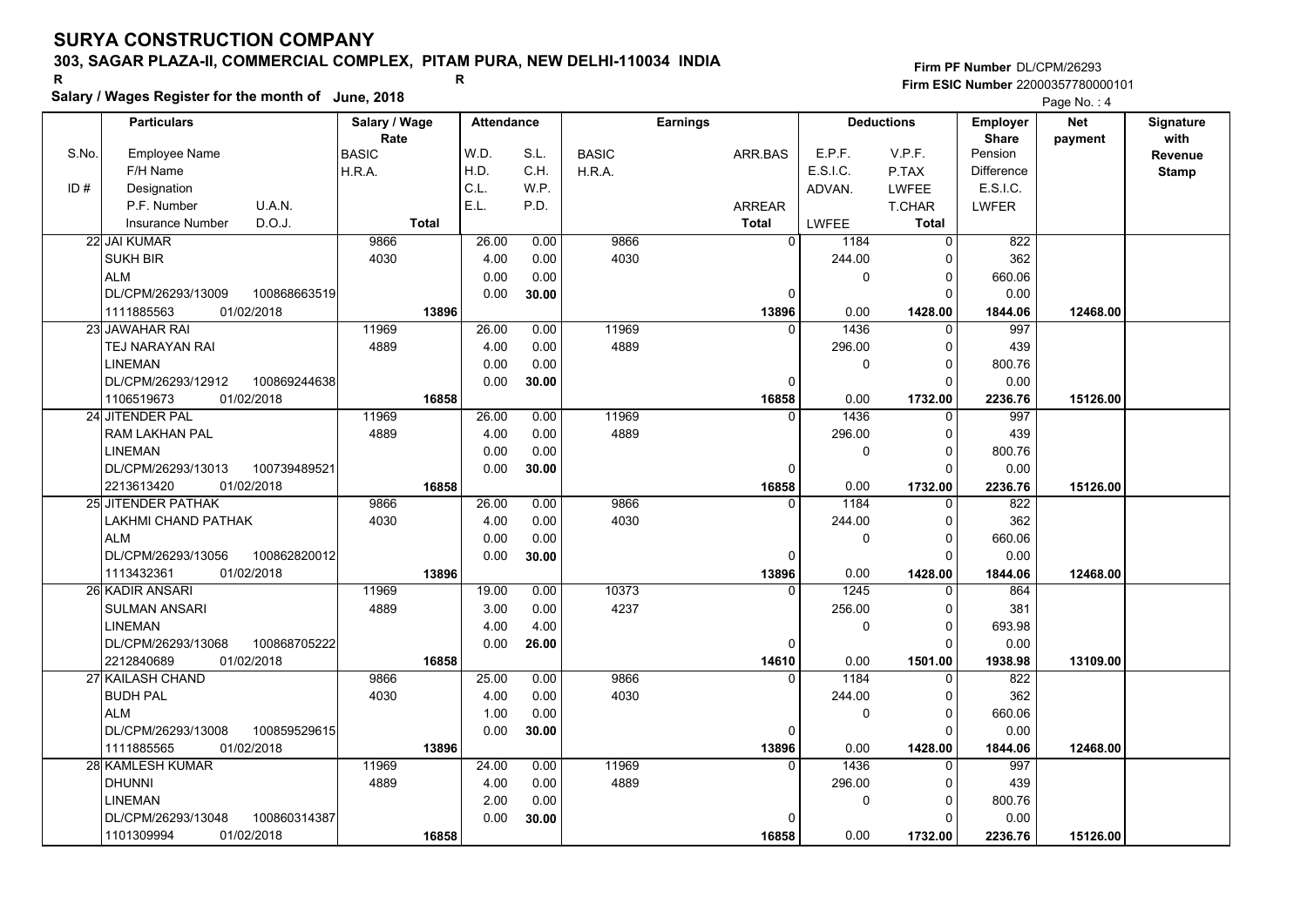### **303, SAGAR PLAZA-II, COMMERCIAL COMPLEX, PITAM PURA, NEW DELHI-110034 INDIA**

# **Salary / Wages Register for the month of June, 2018 <sup>R</sup> <sup>R</sup>**

|       | Salary / wages Register for the month of June, 2018 |               |                   |       |              |                 |                | Page No.: 5  |                   |                   |            |              |
|-------|-----------------------------------------------------|---------------|-------------------|-------|--------------|-----------------|----------------|--------------|-------------------|-------------------|------------|--------------|
|       | <b>Particulars</b>                                  | Salary / Wage | <b>Attendance</b> |       |              | <b>Earnings</b> |                |              | <b>Deductions</b> | <b>Employer</b>   | <b>Net</b> | Signature    |
|       |                                                     | Rate          |                   |       |              |                 |                |              |                   | <b>Share</b>      | payment    | with         |
| S.No. | <b>Employee Name</b>                                | <b>BASIC</b>  | W.D.              | S.L.  | <b>BASIC</b> |                 | ARR.BAS        | E.P.F.       | V.P.F.            | Pension           |            | Revenue      |
|       | F/H Name                                            | H.R.A.        | H.D.              | C.H.  | H.R.A.       |                 |                | E.S.I.C.     | P.TAX             | <b>Difference</b> |            | <b>Stamp</b> |
| ID#   | Designation                                         |               | C.L.              | W.P.  |              |                 |                | ADVAN.       | <b>LWFEE</b>      | E.S.I.C.          |            |              |
|       | U.A.N.<br>P.F. Number                               |               | E.L.              | P.D.  |              |                 | <b>ARREAR</b>  |              | <b>T.CHAR</b>     | <b>LWFER</b>      |            |              |
|       | D.O.J.<br>Insurance Number                          | <b>Total</b>  |                   |       |              |                 | <b>Total</b>   | <b>LWFEE</b> | <b>Total</b>      |                   |            |              |
|       | <b>29 KANCHAN SINGH</b>                             | 11969         | 17.00             | 0.00  | 8777         |                 | $\overline{0}$ | 1053         | $\mathbf 0$       | 731               |            |              |
|       | <b>BRHAM PAL</b>                                    | 4889          | 3.00              | 0.00  | 3585         |                 |                | 217.00       | $\Omega$          | 322               |            |              |
|       | LINEMAN                                             |               | 1.00              | 8.00  |              |                 |                | 0            | $\mathbf 0$       | 587.20            |            |              |
|       | 100503123790<br>DL/CPM/26293/12983                  |               | 1.00              | 22.00 |              |                 | 0              |              | $\Omega$          | 0.00              |            |              |
|       | 1013445073<br>01/02/2018                            | 16858         |                   |       |              |                 | 12362          | 0.00         | 1270.00           | 1640.20           | 11092.00   |              |
|       | <b>30 KRISHAN KUMAR</b>                             | 11969         | 26.00             | 0.00  | 11969        |                 | $\Omega$       | 1436         | $\Omega$          | 997               |            |              |
|       | <b>KHUSI RAM</b>                                    | 4889          | 4.00              | 0.00  | 4889         |                 |                | 296.00       | 0                 | 439               |            |              |
|       | LINEMAN                                             |               | 0.00              | 0.00  |              |                 |                | 0            | $\Omega$          | 800.76            |            |              |
|       | DL/CPM/26293/13051<br>100497190580                  |               | 0.00              | 30.00 |              |                 | 0              |              | $\Omega$          | 0.00              |            |              |
|       | 2212751086<br>01/02/2018                            | 16858         |                   |       |              |                 | 16858          | 0.00         | 1732.00           | 2236.76           | 15126.00   |              |
|       | 31 LAL BABU                                         | 9866          | 26.00             | 0.00  | 9866         |                 | $\Omega$       | 1184         | 0                 | 822               |            |              |
|       | <b>RAM PARVESH</b>                                  | 4030          | 4.00              | 0.00  | 4030         |                 |                | 244.00       | $\mathbf 0$       | 362               |            |              |
|       | <b>ALM</b>                                          |               | 0.00              | 0.00  |              |                 |                | 0            | $\Omega$          | 660.06            |            |              |
|       | 100497844541<br>DL/CPM/26293/12927                  |               | 0.00              | 30.00 |              |                 | $\Omega$       |              | $\Omega$          | 0.00              |            |              |
|       | 1113321862<br>01/02/2018                            | 13896         |                   |       |              |                 | 13896          | 0.00         | 1428.00           | 1844.06           | 12468.00   |              |
|       | 32 LAL BIHARI                                       | 11969         | 26.00             | 0.00  | 11969        |                 | $\Omega$       | 1436         | $\Omega$          | 997               |            |              |
|       | <b>DEVNATH RAJBHAR</b>                              | 4889          | 4.00              | 0.00  | 4889         |                 |                | 296.00       | $\Omega$          | 439               |            |              |
|       | LINEMAN                                             |               | 0.00              | 0.00  |              |                 |                | 0            | $\mathbf 0$       | 800.76            |            |              |
|       | DL/CPM/26293/12982<br>100739105273                  |               | 0.00              | 30.00 |              |                 | $\Omega$       |              | $\Omega$          | 0.00              |            |              |
|       | 1114830137<br>01/02/2018                            | 16858         |                   |       |              |                 | 16858          | 0.00         | 1732.00           | 2236.76           | 15126.00   |              |
|       | 33 LALLAN RAWAT                                     | 11969         | 26.00             | 0.00  | 11969        |                 | $\Omega$       | 1436         | $\Omega$          | 997               |            |              |
|       | <b>SHIV PRASAD</b>                                  | 4889          | 4.00              | 0.00  | 4889         |                 |                | 296.00       | 0                 | 439               |            |              |
|       | LINEMAN                                             |               | 0.00              | 0.00  |              |                 |                | 0            | $\Omega$          | 800.76            |            |              |
|       | DL/CPM/26293/12989<br>100498282693                  |               | 0.00              | 30.00 |              |                 | 0              |              | $\Omega$          | 0.00              |            |              |
|       | 1112838400<br>01/02/2018                            | 16858         |                   |       |              |                 | 16858          | 0.00         | 1732.00           | 2236.76           | 15126.00   |              |
|       | 34 MAHESH                                           | 9866          | 9.00              | 0.00  | 3289         |                 | $\Omega$       | 395          | 0                 | 274               |            |              |
|       | <b>SUKHLAL</b>                                      | 4030          | 1.00              | 0.00  | 1343         |                 |                | 82.00        | $\Omega$          | 121               |            |              |
|       | <b>ALM</b>                                          |               | 0.00              | 20.00 |              |                 |                | 0            | $\Omega$          | 220.02            |            |              |
|       | DL/CPM/26293/12984<br>101032947986                  |               | 0.00              | 10.00 |              |                 | $\mathbf 0$    |              | $\Omega$          | 0.00              |            |              |
|       | 1111731975<br>01/02/2018                            | 13896         |                   |       |              |                 | 4632           | 0.00         | 477.00            | 615.02            | 4155.00    |              |
|       | <b>35 MANOJ KUMAR</b>                               | 9866          | 26.00             | 0.00  | 9866         |                 | $\Omega$       | 1184         | $\Omega$          | 822               |            |              |
|       | <b>KRISHAN KASHYAP</b>                              | 4030          | 4.00              | 0.00  | 4030         |                 |                | 244.00       | $\Omega$          | 362               |            |              |
|       | <b>ALM</b>                                          |               | 0.00              | 0.00  |              |                 |                | 0            | 0                 | 660.06            |            |              |
|       | DL/CPM/26293/12910<br>100862555906                  |               | 0.00              | 30.00 |              |                 | $\Omega$       |              | $\Omega$          | 0.00              |            |              |
|       | 01/02/2018<br>1106519668                            | 13896         |                   |       |              |                 | 13896          | 0.00         | 1428.00           | 1844.06           | 12468.00   |              |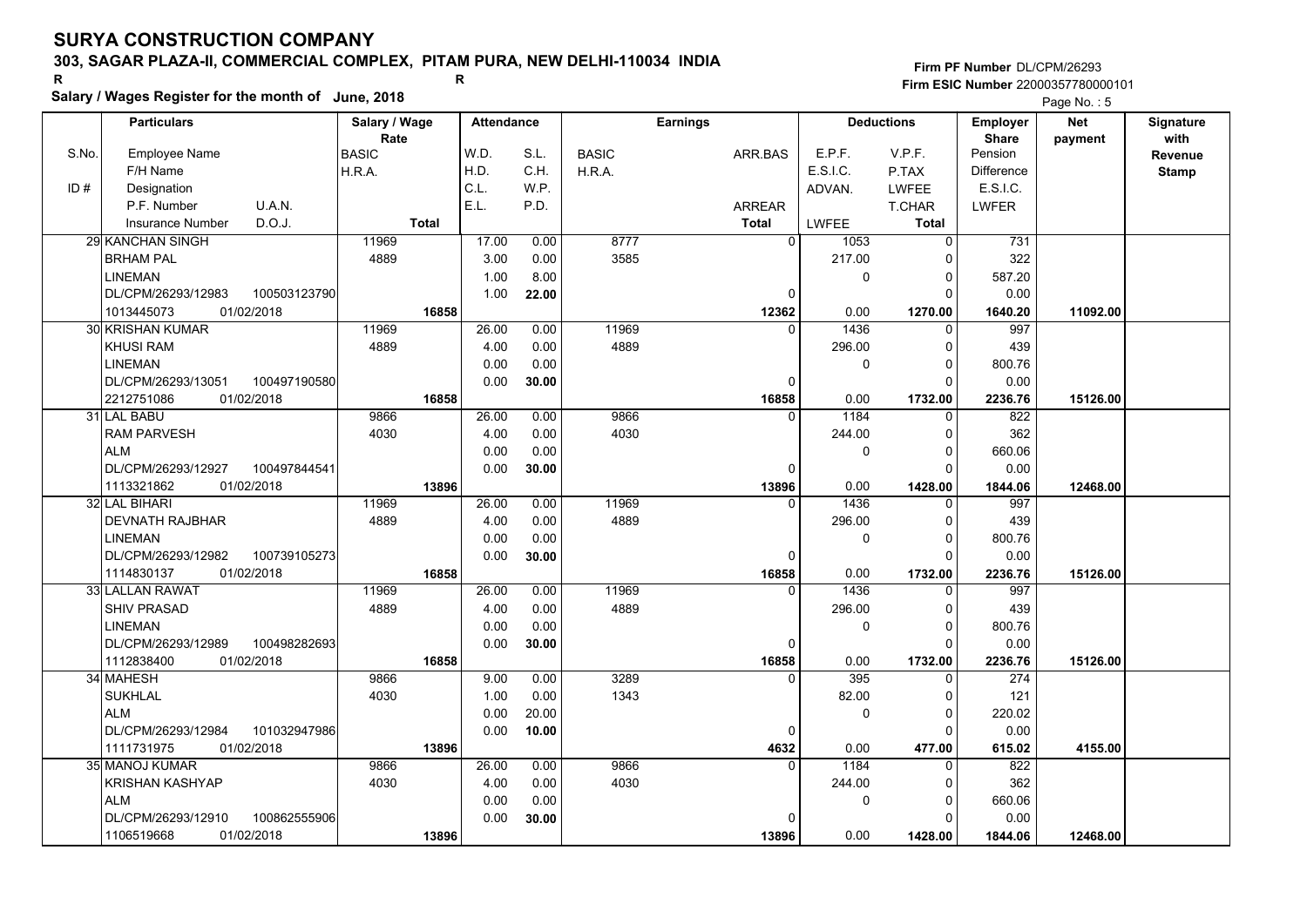### **303, SAGAR PLAZA-II, COMMERCIAL COMPLEX, PITAM PURA, NEW DELHI-110034 INDIA**

# **Salary / Wages Register for the month of June, 2018 <sup>R</sup> <sup>R</sup>**

|       | Salary / Wages Register for the month of June, 2018 |               |                   |              |               |                   |                        |                    | Page No.: 6    |            |                  |
|-------|-----------------------------------------------------|---------------|-------------------|--------------|---------------|-------------------|------------------------|--------------------|----------------|------------|------------------|
|       | <b>Particulars</b>                                  | Salary / Wage | <b>Attendance</b> |              |               | <b>Earnings</b>   |                        | <b>Deductions</b>  | Employer       | <b>Net</b> | <b>Signature</b> |
|       |                                                     | Rate          |                   |              |               |                   |                        |                    | <b>Share</b>   | payment    | with             |
| S.No. | <b>Employee Name</b>                                | <b>BASIC</b>  | W.D.              | S.L.         | <b>BASIC</b>  | ARR.BAS           | E.P.F.                 | V.P.F.             | Pension        |            | <b>Revenue</b>   |
|       | F/H Name                                            | H.R.A.        | H.D.              | C.H.         | H.R.A.        |                   | E.S.I.C.               | P.TAX              | Difference     |            | <b>Stamp</b>     |
| ID#   | Designation                                         |               | C.L.              | W.P.         |               |                   | ADVAN.                 | <b>LWFEE</b>       | E.S.I.C.       |            |                  |
|       | P.F. Number<br>U.A.N.                               |               | E.L.              | P.D.         |               | ARREAR            |                        | T.CHAR             | <b>LWFER</b>   |            |                  |
|       | D.O.J.<br><b>Insurance Number</b>                   | Total         |                   |              |               | <b>Total</b>      | <b>LWFEE</b>           | <b>Total</b>       |                |            |                  |
|       | 36 MANOJ KUMAR                                      | 11969         | 6.00              | 0.00         | 2394          | $\overline{0}$    | 287                    | $\overline{0}$     | 199            |            |                  |
|       | PARMESHAR DEEN                                      | 4889          | 0.00              | 0.00         | 978           |                   | 60.00                  | 0                  | 88             |            |                  |
|       | LINEMAN                                             |               | 0.00              | 24.00        |               |                   | $\mathbf{0}$           | 0                  | 160.17         |            |                  |
|       | DL/CPM/26293/12992<br>100629585149                  |               | 0.00              | 6.00         |               | $\Omega$          |                        | $\Omega$           | 0.00           |            |                  |
|       | 1111731965<br>01/02/2018                            | 16858         |                   |              |               | 3372<br>$\Omega$  | 0.00                   | 347.00<br>$\Omega$ | 447.17<br>997  | 3025.00    |                  |
|       | 37 MINTOO MANDAL<br><b>HARI BHOL MANDAL</b>         | 11969<br>4889 | 26.00<br>4.00     | 0.00<br>0.00 | 11969<br>4889 |                   | 1436                   |                    | 439            |            |                  |
|       | <b>FOREMAN</b>                                      |               |                   |              |               |                   | 296.00<br>$\mathbf{0}$ | $\Omega$           |                |            |                  |
|       |                                                     |               | 0.00              | 0.00         |               | $\Omega$          |                        | 0<br>0             | 800.76         |            |                  |
|       | DL/CPM/26293/13231<br>100496959275                  |               | 0.00              | 30.00        |               |                   |                        |                    | 0.00           |            |                  |
|       | 1101926257<br>01/02/2018<br>38 MOHAN LAL            | 16858<br>9866 | 26.00             | 0.00         | 9866          | 16858<br>$\Omega$ | 0.00<br>1184           | 1732.00            | 2236.76<br>822 | 15126.00   |                  |
|       | <b>RUP RAM</b>                                      | 4030          | 4.00              | 0.00         | 4030          |                   | 244.00                 | 0<br>0             | 362            |            |                  |
|       | <b>ALM</b>                                          |               | 0.00              | 0.00         |               |                   | $\mathbf{0}$           | $\Omega$           | 660.06         |            |                  |
|       | DL/CPM/26293/13055<br>100866918114                  |               | 0.00              | 30.00        |               | 0                 |                        | $\Omega$           | 0.00           |            |                  |
|       | 1111976054<br>01/02/2018                            | 13896         |                   |              |               | 13896             | 0.00                   | 1428.00            | 1844.06        | 12468.00   |                  |
|       | 39 MOHAN LAL                                        | 9866          | 26.00             | 0.00         | 9866          | $\Omega$          | 1184                   | $\Omega$           | 822            |            |                  |
|       | <b>NANNU RAM</b>                                    | 4030          | 4.00              | 0.00         | 4030          |                   | 244.00                 | $\Omega$           | 362            |            |                  |
|       | <b>ALM</b>                                          |               | 0.00              | 0.00         |               |                   | $\mathbf{0}$           | $\Omega$           | 660.06         |            |                  |
|       | 100497540708<br>DL/CPM/26293/12931                  |               | 0.00              | 30.00        |               | 0                 |                        | 0                  | 0.00           |            |                  |
|       | 01/02/2018<br>1111885571                            | 13896         |                   |              |               | 13896             | 0.00                   | 1428.00            | 1844.06        | 12468.00   |                  |
|       | 40 MOHAN LAL YADAV                                  | 9866          | 26.00             | 0.00         | 9866          |                   | 1184                   | $\Omega$           | 822            |            |                  |
|       | <b>BOKU YADAV</b>                                   | 4030          | 4.00              | 0.00         | 4030          |                   | 244.00                 | 0                  | 362            |            |                  |
|       | <b>ALM</b>                                          |               | 0.00              | 0.00         |               |                   | $\mathbf{0}$           | $\Omega$           | 660.06         |            |                  |
|       | DL/CPM/26293/12950<br>100229746647                  |               | 0.00              | 30.00        |               | $\Omega$          |                        | O                  | 0.00           |            |                  |
|       | 01/02/2018<br>2205495730                            | 13896         |                   |              |               | 13896             | 0.00                   | 1428.00            | 1844.06        | 12468.00   |                  |
|       | 41 MOHIT KUMAR                                      | 13016         | 26.00             | 0.00         | 13016         | $\Omega$          | 1562                   | 0                  | 1084           |            |                  |
|       | <b>RADHEY SHYAM</b>                                 | 5316          | 4.00              | 0.00         | 5316          |                   | 321.00                 | $\mathbf{0}$       | 478            |            |                  |
|       | <b>SUPERVISOR</b>                                   |               | 0.00              | 0.00         |               |                   | $\mathbf{0}$           | $\Omega$           | 870.77         |            |                  |
|       | 100977783580<br>DL/CPM/26293/13076                  |               | 0.00              | 30.00        |               | $\Omega$          |                        | $\Omega$           | 0.00           |            |                  |
|       | 2015923218<br>01/02/2018                            | 18332         |                   |              |               | 18332             | 0.00                   | 1883.00            | 2432.77        | 16449.00   |                  |
|       | 42 MUKESH KUMAR                                     | 11969         | 26.00             | 0.00         | 11969         | $\Omega$          | 1436                   | $\Omega$           | 997            |            |                  |
|       | SHALIGRAM MANDAL                                    | 4889          | 4.00              | 0.00         | 4889          |                   | 296.00                 | $\Omega$           | 439            |            |                  |
|       | LINEMAN                                             |               | 0.00              | 0.00         |               |                   | 0                      | 0                  | 800.76         |            |                  |
|       | 100498244623<br>DL/CPM/26293/12941                  |               | 0.00              | 30.00        |               |                   |                        | 0                  | 0.00           |            |                  |
|       | 2213801428<br>01/02/2018                            | 16858         |                   |              |               | 16858             | 0.00                   | 1732.00            | 2236.76        | 15126.00   |                  |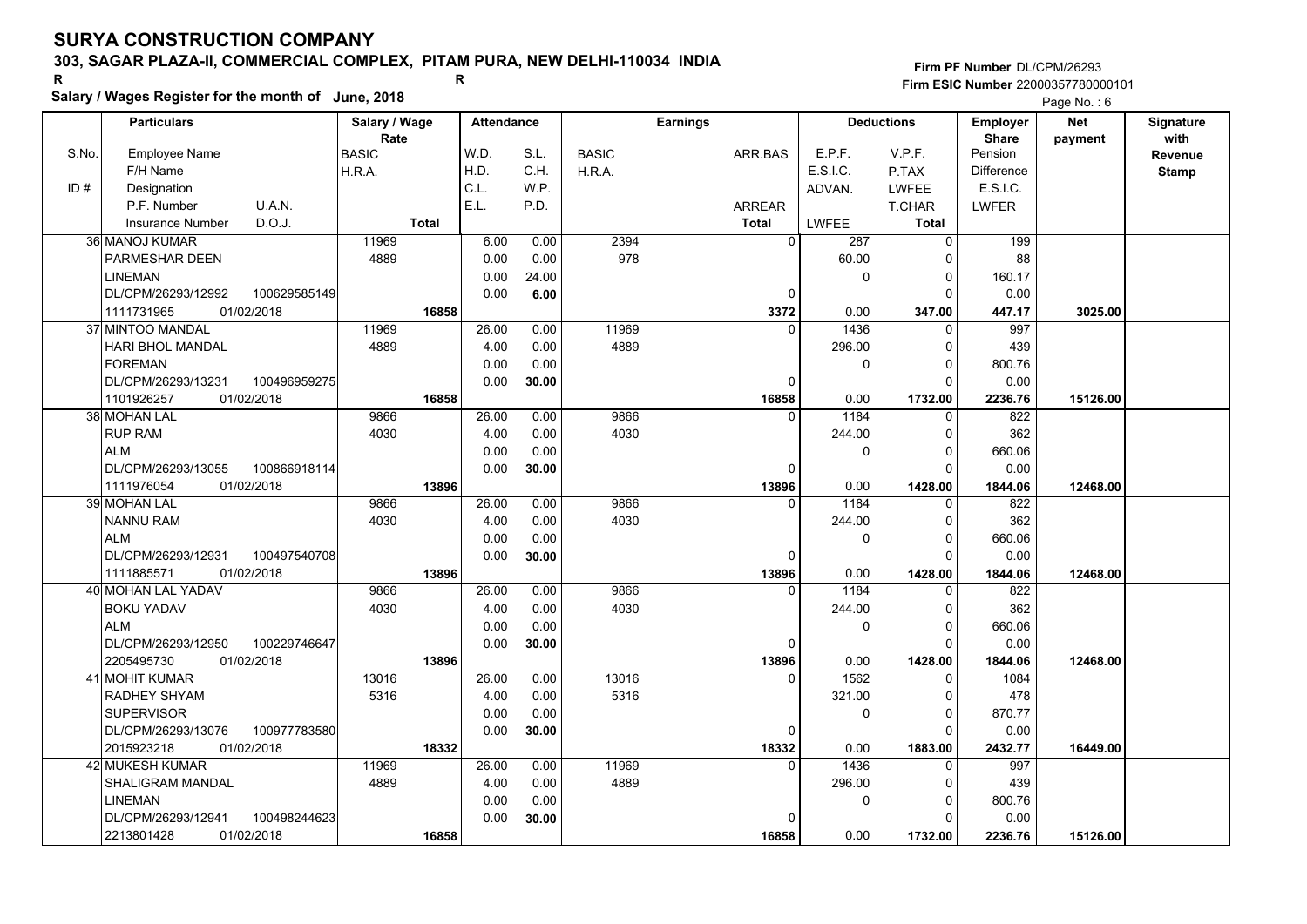### **303, SAGAR PLAZA-II, COMMERCIAL COMPLEX, PITAM PURA, NEW DELHI-110034 INDIA**

# **Salary / Wages Register for the month of June, 2018 <sup>R</sup> <sup>R</sup>**

#### **Firm PF Number**DL/CPM/26293**Firm ESIC Number** 22000357780000101

|       | <b>Particulars</b>                 | Salary / Wage | <b>Attendance</b> |       |              | <b>Earnings</b> |              | <b>Deductions</b> | Employer                | <b>Net</b> | Signature              |
|-------|------------------------------------|---------------|-------------------|-------|--------------|-----------------|--------------|-------------------|-------------------------|------------|------------------------|
| S.No. | <b>Employee Name</b>               | Rate<br>BASIC | W.D.              | S.L.  | <b>BASIC</b> | ARR.BAS         | E.P.F.       | V.P.F.            | <b>Share</b><br>Pension | payment    | with<br><b>Revenue</b> |
|       | F/H Name                           | H.R.A.        | H.D.              | C.H.  | H.R.A.       |                 | E.S.I.C.     | P.TAX             | Difference              |            | <b>Stamp</b>           |
| ID#   | Designation                        |               | C.L.              | W.P.  |              |                 | ADVAN.       | <b>LWFEE</b>      | E.S.I.C.                |            |                        |
|       | U.A.N.<br>P.F. Number              |               | E.L.              | P.D.  |              | <b>ARREAR</b>   |              | T.CHAR            | <b>LWFER</b>            |            |                        |
|       | D.O.J.<br>Insurance Number         | <b>Total</b>  |                   |       |              | <b>Total</b>    | <b>LWFEE</b> | <b>Total</b>      |                         |            |                        |
|       | 43 MUNENDER                        | 11969         | 26.00             | 0.00  | 11969        | $\overline{0}$  | 1436         | 0                 | 997                     |            |                        |
|       | <b>MAHESH</b>                      | 4889          | 4.00              | 0.00  | 4889         |                 | 296.00       | $\mathbf 0$       | 439                     |            |                        |
|       | LINEMAN                            |               | 0.00              | 0.00  |              |                 | $\mathbf 0$  | 0                 | 800.76                  |            |                        |
|       | DL/CPM/26293/13014<br>100791522746 |               | 0.00              | 30.00 |              | 0               |              | $\Omega$          | 0.00                    |            |                        |
|       | 1114865721<br>01/02/2018           | 16858         |                   |       |              | 16858           | 0.00         | 1732.00           | 2236.76                 | 15126.00   |                        |
|       | 44 MUNISH KUMAR SAXENA             | 20945         | 9.00              | 0.00  | 6982         | $\Omega$        | $\mathbf 0$  | $\mathbf 0$       | 0                       |            |                        |
|       | SATISH KUMAR SAXENA                | 8555          | 1.00              | 0.00  | 2852         |                 | 0.00         | $\mathbf 0$       | $\mathbf 0$             |            |                        |
|       | <b>SUPERVISOR</b>                  |               | 0.00              | 20.00 |              |                 | $\mathbf 0$  | 0                 | 0.00                    |            |                        |
|       |                                    |               | 0.00              | 10.00 |              | $\Omega$        |              | $\Omega$          | 0.00                    |            |                        |
|       | 01/02/2018<br><b>EXEMPTED</b>      | 29500         |                   |       |              | 9834            | 0.00         | 0.00              | 0.00                    | 9834.00    |                        |
|       | <b>45 NARESH KUMAR</b>             | 9866          | 25.00             | 0.00  | 9866         | $\Omega$        | 1184         | $\mathbf 0$       | 822                     |            |                        |
|       | <b>CHUNNI LAL</b>                  | 4030          | 4.00              | 0.00  | 4030         |                 | 244.00       | $\mathbf 0$       | 362                     |            |                        |
|       | <b>ALM</b>                         |               | 1.00              | 0.00  |              |                 | 0            | $\mathbf 0$       | 660.06                  |            |                        |
|       | DL/CPM/26293/12952<br>100496735458 |               | 0.00              | 30.00 |              | $\Omega$        |              | $\Omega$          | 0.00                    |            |                        |
|       | 2213605662<br>01/02/2018           | 13896         |                   |       |              | 13896           | 0.00         | 1428.00           | 1844.06                 | 12468.00   |                        |
|       | 46 NATHU SINGH                     | 11969         | 26.00             | 0.00  | 11969        | $\Omega$        | 1436         | 0                 | 997                     |            |                        |
|       | <b>KANHAIYA</b>                    | 4889          | 4.00              | 0.00  | 4889         |                 | 296.00       | $\mathbf 0$       | 439                     |            |                        |
|       | <b>LINEMAN</b>                     |               | 0.00              | 0.00  |              |                 | 0            | $\mathbf 0$       | 800.76                  |            |                        |
|       | DL/CPM/26293/12996<br>100862254661 |               | 0.00              | 30.00 |              | $\Omega$        |              | $\Omega$          | 0.00                    |            |                        |
|       | 1112917153<br>01/02/2018           | 16858         |                   |       |              | 16858           | 0.00         | 1732.00           | 2236.76                 | 15126.00   |                        |
|       | 47 OM PRAKASH                      | 11969         | 22.00             | 0.00  | 10772        | $\overline{0}$  | 1293         | $\Omega$          | 897                     |            |                        |
|       | <b>MANGAT LAL</b>                  | 4889          | 3.00              | 0.00  | 4400         |                 | 266.00       | $\mathbf 0$       | 396                     |            |                        |
|       | LINEMAN                            |               | 1.00              | 3.00  |              |                 | 0            | 0                 | 720.67                  |            |                        |
|       | DL/CPM/26293/13070<br>100497378456 |               | 1.00              | 27.00 |              | 0               |              | $\mathbf 0$       | 0.00                    |            |                        |
|       | 2213605651<br>01/02/2018           | 16858         |                   |       |              | 15172           | 0.00         | 1559.00           | 2013.67                 | 13613.00   |                        |
|       | 48 PANKAJ                          | 11969         | 22.00             | 0.00  | 11171        | $\mathbf{0}$    | 1341         | $\mathbf{0}$      | 931                     |            |                        |
|       | <b>BANSIDHAR</b>                   | 4889          | 4.00              | 0.00  | 4563         |                 | 276.00       | $\mathbf 0$       | 410                     |            |                        |
|       | <b>LINEMAN</b>                     |               | 1.00              | 2.00  |              |                 | 0            | 0                 | 747.37                  |            |                        |
|       | 100627990630<br>DL/CPM/26293/13052 |               | 1.00              | 28.00 |              | 0               |              | $\Omega$          | 0.00                    |            |                        |
|       | 1013614714<br>01/02/2018           | 16858         |                   |       |              | 15734           | 0.00         | 1617.00           | 2088.37                 | 14117.00   |                        |
|       | 49 PAPPU RAJBHAR                   | 9866          | 26.00             | 0.00  | 9866         | $\Omega$        | 1184         | $\overline{0}$    | 822                     |            |                        |
|       | <b>BANBALI RAJBHAR</b>             | 4030          | 4.00              | 0.00  | 4030         |                 | 244.00       | $\mathbf 0$       | 362                     |            |                        |
|       | <b>ALM</b>                         |               | 0.00              | 0.00  |              |                 | 0            | $\mathbf 0$       | 660.06                  |            |                        |
|       | DL/CPM/26293/13075<br>100739033790 |               | 0.00              | 30.00 |              | 0               |              | $\Omega$          | 0.00                    |            |                        |
|       | 1114831261<br>01/02/2018           | 13896         |                   |       |              | 13896           | 0.00         | 1428.00           | 1844.06                 | 12468.00   |                        |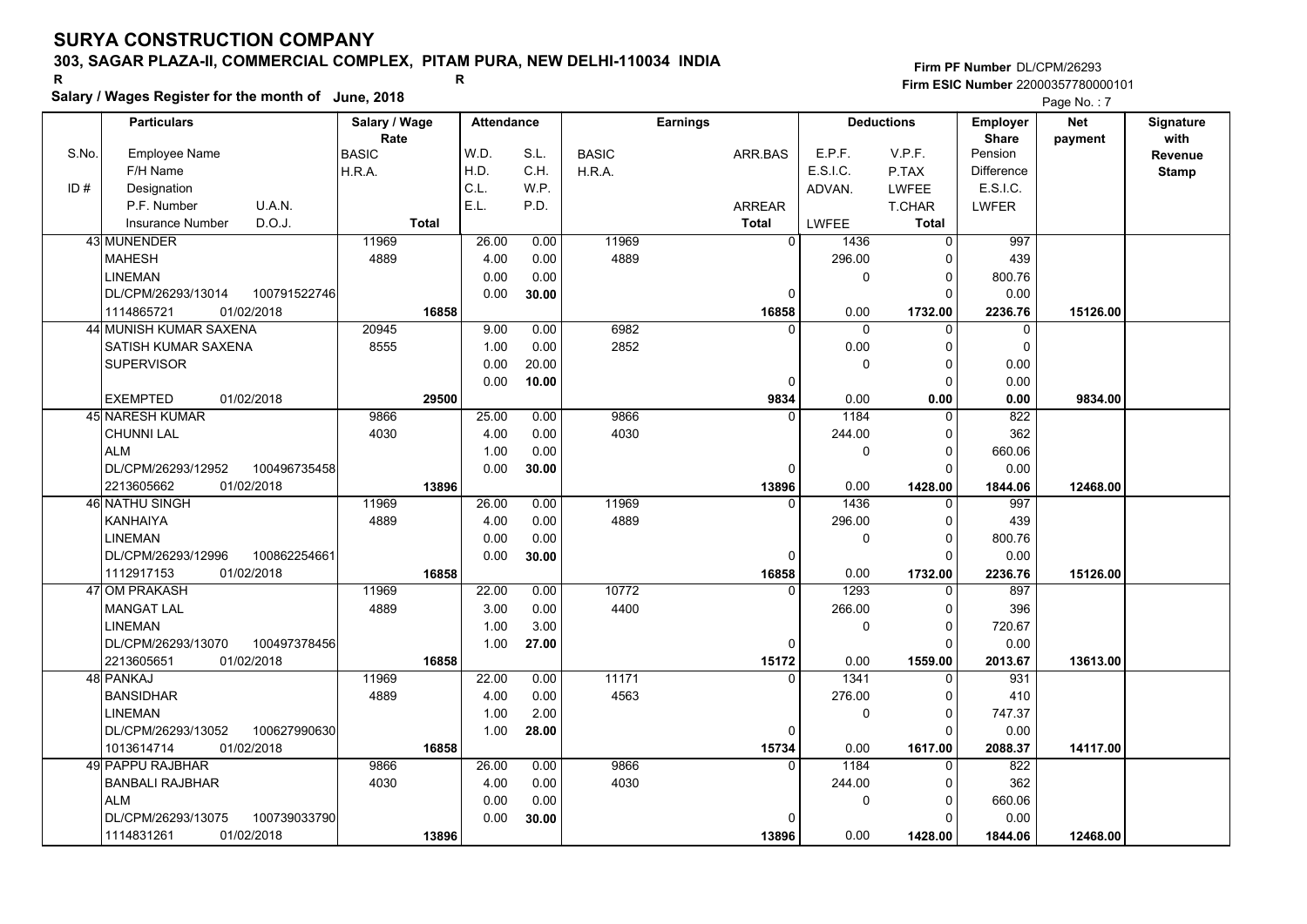### **303, SAGAR PLAZA-II, COMMERCIAL COMPLEX, PITAM PURA, NEW DELHI-110034 INDIA**

**Salary / Wages Register for the month of June, 2018 <sup>R</sup> <sup>R</sup>**

|       | Salary / wages Register for the month of June, 2018 |               |                   |       |              |                 | Page No.: 8    |          |                   |                   |            |              |
|-------|-----------------------------------------------------|---------------|-------------------|-------|--------------|-----------------|----------------|----------|-------------------|-------------------|------------|--------------|
|       | <b>Particulars</b>                                  | Salary / Wage | <b>Attendance</b> |       |              | <b>Earnings</b> |                |          | <b>Deductions</b> | <b>Employer</b>   | <b>Net</b> | Signature    |
|       |                                                     | Rate          |                   |       |              |                 |                |          |                   | <b>Share</b>      | payment    | with         |
| S.No. | <b>Employee Name</b>                                | <b>BASIC</b>  | W.D.              | S.L.  | <b>BASIC</b> | ARR.BAS         |                | E.P.F.   | V.P.F.            | Pension           |            | Revenue      |
|       | F/H Name                                            | H.R.A.        | H.D.              | C.H.  | H.R.A.       |                 |                | E.S.I.C. | P.TAX             | <b>Difference</b> |            | <b>Stamp</b> |
| ID#   | Designation                                         |               | C.L.              | W.P.  |              |                 |                | ADVAN.   | <b>LWFEE</b>      | E.S.I.C.          |            |              |
|       | U.A.N.<br>P.F. Number                               |               | E.L.              | P.D.  |              | <b>ARREAR</b>   |                |          | <b>T.CHAR</b>     | <b>LWFER</b>      |            |              |
|       | D.O.J.<br><b>Insurance Number</b>                   | <b>Total</b>  |                   |       |              | <b>Total</b>    |                | LWFEE    | <b>Total</b>      |                   |            |              |
|       | 50 RADHEY SHYAM                                     | 9866          | 26.00             | 0.00  | 9866         |                 | $\overline{0}$ | 1184     | $\Omega$          | 822               |            |              |
|       | <b>TULSI</b>                                        | 4030          | 4.00              | 0.00  | 4030         |                 |                | 244.00   | $\Omega$          | 362               |            |              |
|       | <b>ALM</b>                                          |               | 0.00              | 0.00  |              |                 |                | 0        | 0                 | 660.06            |            |              |
|       | DL/CPM/26293/12921<br>100869365742                  |               | 0.00              | 30.00 |              |                 | 0              |          | $\Omega$          | 0.00              |            |              |
|       | 1111731973<br>01/02/2018                            | 13896         |                   |       |              |                 | 13896          | 0.00     | 1428.00           | 1844.06           | 12468.00   |              |
|       | 51 RAHUL                                            | 9866          | 26.00             | 0.00  | 9866         |                 | $\Omega$       | 1184     | $\Omega$          | 822               |            |              |
|       | <b>OMAKAR</b>                                       | 4030          | 4.00              | 0.00  | 4030         |                 |                | 244.00   | 0                 | 362               |            |              |
|       | <b>ALM</b>                                          |               | 0.00              | 0.00  |              |                 |                | 0        | 0                 | 660.06            |            |              |
|       | DL/CPM/26293/12976<br>100497606303                  |               | 0.00              | 30.00 |              |                 | $\Omega$       |          | 0                 | 0.00              |            |              |
|       | 2213778666<br>01/02/2018                            | 13896         |                   |       |              |                 | 13896          | 0.00     | 1428.00           | 1844.06           | 12468.00   |              |
|       | 52 RAJ KUMAR DAS                                    | 11969         | 22.00             | 0.00  | 11969        |                 | $\Omega$       | 1436     | 0                 | 997               |            |              |
|       | <b>KISHORI DAS</b>                                  | 4889          | 3.00              | 0.00  | 4889         |                 |                | 296.00   | 0                 | 439               |            |              |
|       | <b>LINEMAN</b>                                      |               | 0.00              | 0.00  |              |                 |                | 0        | $\Omega$          | 800.76            |            |              |
|       | DL/CPM/26293/13050<br>100628874360                  |               | 5.00              | 30.00 |              |                 | $\mathbf{0}$   |          | $\Omega$          | 0.00              |            |              |
|       | 1111732069<br>01/02/2018                            | 16858         |                   |       |              |                 | 16858          | 0.00     | 1732.00           | 2236.76           | 15126.00   |              |
|       | 53 RAJ PAL                                          | 9866          | 26.00             | 0.00  | 9866         |                 | $\Omega$       | 1184     | O                 | $\overline{822}$  |            |              |
|       | <b>RAM SANJIWAN</b>                                 | 4030          | 4.00              | 0.00  | 4030         |                 |                | 244.00   | $\Omega$          | 362               |            |              |
|       | <b>ALM</b>                                          |               | 0.00              | 0.00  |              |                 |                | 0        | 0                 | 660.06            |            |              |
|       | DL/CPM/26293/13057<br>100866274959                  |               | 0.00              | 30.00 |              |                 | $\mathbf{0}$   |          | $\Omega$          | 0.00              |            |              |
|       | 2213728485<br>01/02/2018                            | 13896         |                   |       |              |                 | 13896          | 0.00     | 1428.00           | 1844.06           | 12468.00   |              |
|       | 54 RAJAN MAJHI                                      | 11969         | 26.00             | 0.00  | 11969        |                 | 0              | 1436     | 0                 | 997               |            |              |
|       | <b>MAHENDER MAJHI</b>                               | 4889          | 4.00              | 0.00  | 4889         |                 |                | 296.00   | 0                 | 439               |            |              |
|       | <b>LINEMAN</b>                                      |               | 0.00              | 0.00  |              |                 |                | 0        | $\Omega$          | 800.76            |            |              |
|       | 100497360842<br>DL/CPM/26293/12847                  |               | 0.00              | 30.00 |              |                 | 0              |          | $\Omega$          | 0.00              |            |              |
|       | 1111686103<br>01/02/2018                            | 16858         |                   |       |              |                 | 16858          | 0.00     | 1732.00           | 2236.76           | 15126.00   |              |
|       | 55 RAJESH GAUTAM                                    | 11969         | 25.00             | 0.00  | 11969        |                 | $\Omega$       | 1436     | 0                 | 997               |            |              |
|       | <b>JAI PRAKASH</b>                                  | 4889          | 4.00              | 0.00  | 4889         |                 |                | 296.00   | $\Omega$          | 439               |            |              |
|       | <b>LINEMAN</b>                                      |               | 1.00              | 0.00  |              |                 |                | 0        | $\Omega$          | 800.76            |            |              |
|       | DL/CPM/26293/12986<br>101101708951                  |               | 0.00              | 30.00 |              |                 | $\Omega$       |          | $\Omega$          | 0.00              |            |              |
|       | 1115081333<br>01/02/2018                            | 16858         |                   |       |              |                 | 16858          | 0.00     | 1732.00           | 2236.76           | 15126.00   |              |
|       | 56 RAJESH KUMAR                                     | 11969         | 23.00             | 0.00  | 10772        |                 | $\Omega$       | 1293     | U                 | 897               |            |              |
|       | <b>AMRIT LAL</b>                                    | 4889          | 4.00              | 0.00  | 4400         |                 |                | 266.00   | $\Omega$          | 396               |            |              |
|       | LINEMAN                                             |               | 0.00              | 3.00  |              |                 |                | 0        | $\Omega$          | 720.67            |            |              |
|       | DL/CPM/26293/12943<br>100496440196                  |               | 0.00              | 27.00 |              |                 | $\Omega$       |          | ŋ                 | 0.00              |            |              |
|       | 2213623407<br>01/02/2018                            | 16858         |                   |       |              |                 | 15172          | 0.00     | 1559.00           | 2013.67           | 13613.00   |              |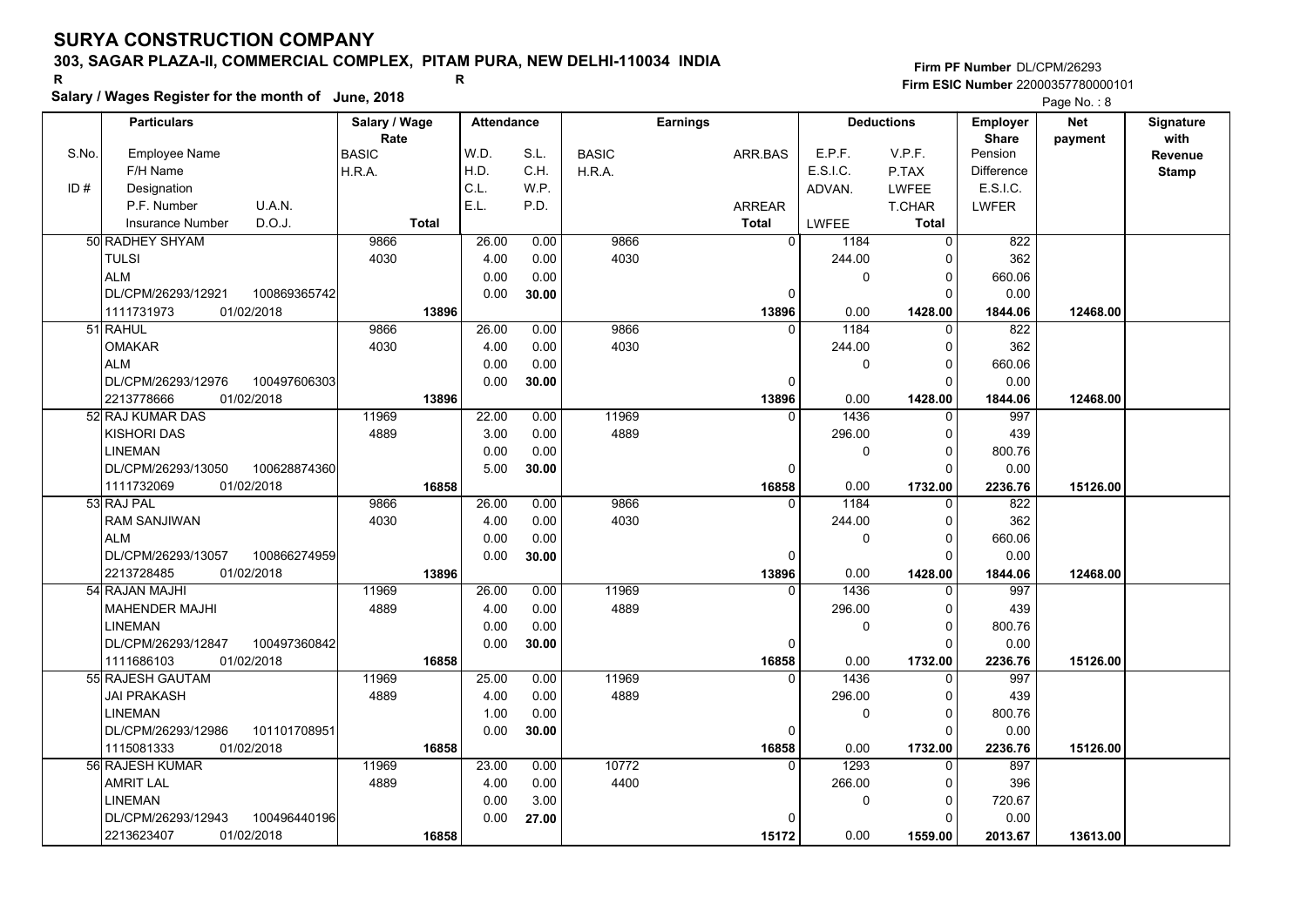### **303, SAGAR PLAZA-II, COMMERCIAL COMPLEX, PITAM PURA, NEW DELHI-110034 INDIA**

**Salary / Wages Register for the month of June, 2018 <sup>R</sup> <sup>R</sup>**

#### **Firm PF Number**DL/CPM/26293**Firm ESIC Number** 22000357780000101

|       | <b>Particulars</b>                 | Salary / Wage        | <b>Attendance</b> |       |              | <b>Earnings</b> |                     | <b>Deductions</b> | Employer                | <b>Net</b> | Signature              |
|-------|------------------------------------|----------------------|-------------------|-------|--------------|-----------------|---------------------|-------------------|-------------------------|------------|------------------------|
| S.No. | Employee Name                      | Rate<br><b>BASIC</b> | W.D.              | S.L.  | <b>BASIC</b> | ARR.BAS         | E.P.F.              | V.P.F.            | <b>Share</b><br>Pension | payment    | with<br><b>Revenue</b> |
|       | F/H Name                           | H.R.A.               | H.D.              | C.H.  | H.R.A.       |                 | E.S.I.C.            | P.TAX             | <b>Difference</b>       |            | <b>Stamp</b>           |
| ID#   | Designation                        |                      | C.L.              | W.P.  |              |                 | ADVAN.              | <b>LWFEE</b>      | E.S.I.C.                |            |                        |
|       | U.A.N.<br>P.F. Number              |                      | E.L.              | P.D.  |              | <b>ARREAR</b>   |                     | T.CHAR            | <b>LWFER</b>            |            |                        |
|       | D.O.J.<br><b>Insurance Number</b>  | <b>Total</b>         |                   |       |              | <b>Total</b>    | <b>LWFEE</b>        | <b>Total</b>      |                         |            |                        |
|       | 57 RAJNISH                         | 11969                | 13.00             | 0.00  | 5985         | $\Omega$        | 718                 | 0                 | 499                     |            |                        |
|       | <b>MAHENDRA PAL</b>                | 4889                 | 2.00              | 0.00  | 2445         |                 | 148.00              | O                 | 219                     |            |                        |
|       | <b>LINEMAN</b>                     |                      | 0.00              | 15.00 |              |                 | 0                   | 0                 | 400.43                  |            |                        |
|       | DL/CPM/26293/12985<br>101094532032 |                      | 0.00              | 15.00 |              | 0               |                     | $\Omega$          | 0.00                    |            |                        |
|       | 01/02/2018<br>1115065911           | 16858                |                   |       |              | 8430            | 0.00                | 866.00            | 1118.43                 | 7564.00    |                        |
|       | 58 RAJU                            | 11969                | 22.00             | 0.00  | 11171        | $\Omega$        | 1341                | $\Omega$          | 931                     |            |                        |
|       | <b>HIRA SINGH</b>                  | 4889                 | 4.00              | 0.00  | 4563         |                 | 276.00              | 0                 | 410                     |            |                        |
|       | <b>LINEMAN</b>                     |                      | 1.00              | 2.00  |              |                 | 0                   | $\Omega$          | 747.37                  |            |                        |
|       | DL/CPM/26293/13054<br>100572731033 |                      | 1.00              | 28.00 |              | 0               |                     | $\Omega$          | 0.00                    |            |                        |
|       | 2213477210<br>01/02/2018           | 16858                |                   |       |              | 15734           | 0.00                | 1617.00           | 2088.37                 | 14117.00   |                        |
|       | 59 RAKESH KUMAR                    | 9866                 | 17.00             | 0.00  | 6906         | $\Omega$        | 829                 | 0                 | $\overline{575}$        |            |                        |
|       | <b>LOCHAN PRASAD</b>               | 4030                 | 2.00              | 0.00  | 2821         |                 | 171.00              | $\Omega$          | 254                     |            |                        |
|       | <b>ALM</b>                         |                      | 1.00              | 9.00  |              |                 | 0                   | $\Omega$          | 462.03                  |            |                        |
|       | DL/CPM/26293/12964<br>100863114437 |                      | 1.00              | 21.00 |              | $\Omega$        |                     | $\Omega$          | 0.00                    |            |                        |
|       | 1111731987<br>01/02/2018           | 13896                |                   |       |              | 9727            | 0.00                | 1000.00           | 1291.03                 | 8727.00    |                        |
|       | 60 RAM DULARE                      | 11969                | 17.00             | 0.00  | 8378         |                 | $\frac{1005}{1000}$ | $\Omega$          | 698                     |            |                        |
|       | ANANTU                             | 4889                 | 2.00              | 0.00  | 3422         |                 | 207.00              | $\Omega$          | 307                     |            |                        |
|       | <b>LINEMAN</b>                     |                      | 1.00              | 9.00  |              |                 | 0                   | $\Omega$          | 560.50                  |            |                        |
|       | DL/CPM/26293/12998<br>100627805597 |                      | 1.00              | 21.00 |              | $\mathbf 0$     |                     | $\Omega$          | 0.00                    |            |                        |
|       | 2213613642<br>01/02/2018           | 16858                |                   |       |              | 11800           | 0.00                | 1212.00           | 1565.50                 | 10588.00   |                        |
|       | 61 RAM NARAYAN                     | 9866                 | 26.00             | 0.00  | 9866         | $\Omega$        | 1184                |                   | 822                     |            |                        |
|       | <b>SAHDEV</b>                      | 4030                 | 4.00              | 0.00  | 4030         |                 | 244.00              | $\Omega$          | 362                     |            |                        |
|       | <b>ALM</b>                         |                      | 0.00              | 0.00  |              |                 | 0                   | 0                 | 660.06                  |            |                        |
|       | DL/CPM/26293/12965<br>100867223509 |                      | 0.00              | 30.00 |              | 0               |                     | $\Omega$          | 0.00                    |            |                        |
|       | 1111731949<br>01/02/2018           | 13896                |                   |       |              | 13896           | 0.00                | 1428.00           | 1844.06                 | 12468.00   |                        |
|       | 62 RAM PRAVESH                     | 11969                | 26.00             | 0.00  | 11969        | $\Omega$        | 1436                | $\Omega$          | 997                     |            |                        |
|       | <b>DHIRAJ PRASAD</b>               | 4889                 | 4.00              | 0.00  | 4889         |                 | 296.00              | $\Omega$          | 439                     |            |                        |
|       | <b>LINEMAN</b>                     |                      | 0.00              | 0.00  |              |                 | 0                   | 0                 | 800.76                  |            |                        |
|       | 100885561586<br>DL/CPM/26293/12981 |                      | 0.00              | 30.00 |              | 0               |                     | $\Omega$          | 0.00                    |            |                        |
|       | 2211620765<br>01/02/2018           | 16858                |                   |       |              | 16858           | 0.00                | 1732.00           | 2236.76                 | 15126.00   |                        |
|       | 63 RAM PRAVESH                     | 9866                 | 26.00             | 0.00  | 9866         | $\Omega$        | 1184                | $\Omega$          | 822                     |            |                        |
|       | <b>JAGDISH MAHTO</b>               | 4030                 | 4.00              | 0.00  | 4030         |                 | 244.00              | $\Omega$          | 362                     |            |                        |
|       | <b>ALM</b>                         |                      | 0.00              | 0.00  |              |                 | 0                   | $\Omega$          | 660.06                  |            |                        |
|       | DL/CPM/26293/13010<br>100861641539 |                      | 0.00              | 30.00 |              | $\Omega$        |                     | $\Omega$          | 0.00                    |            |                        |
|       | 01/02/2018<br>1111885570           | 13896                |                   |       |              | 13896           | 0.00                | 1428.00           | 1844.06                 | 12468.00   |                        |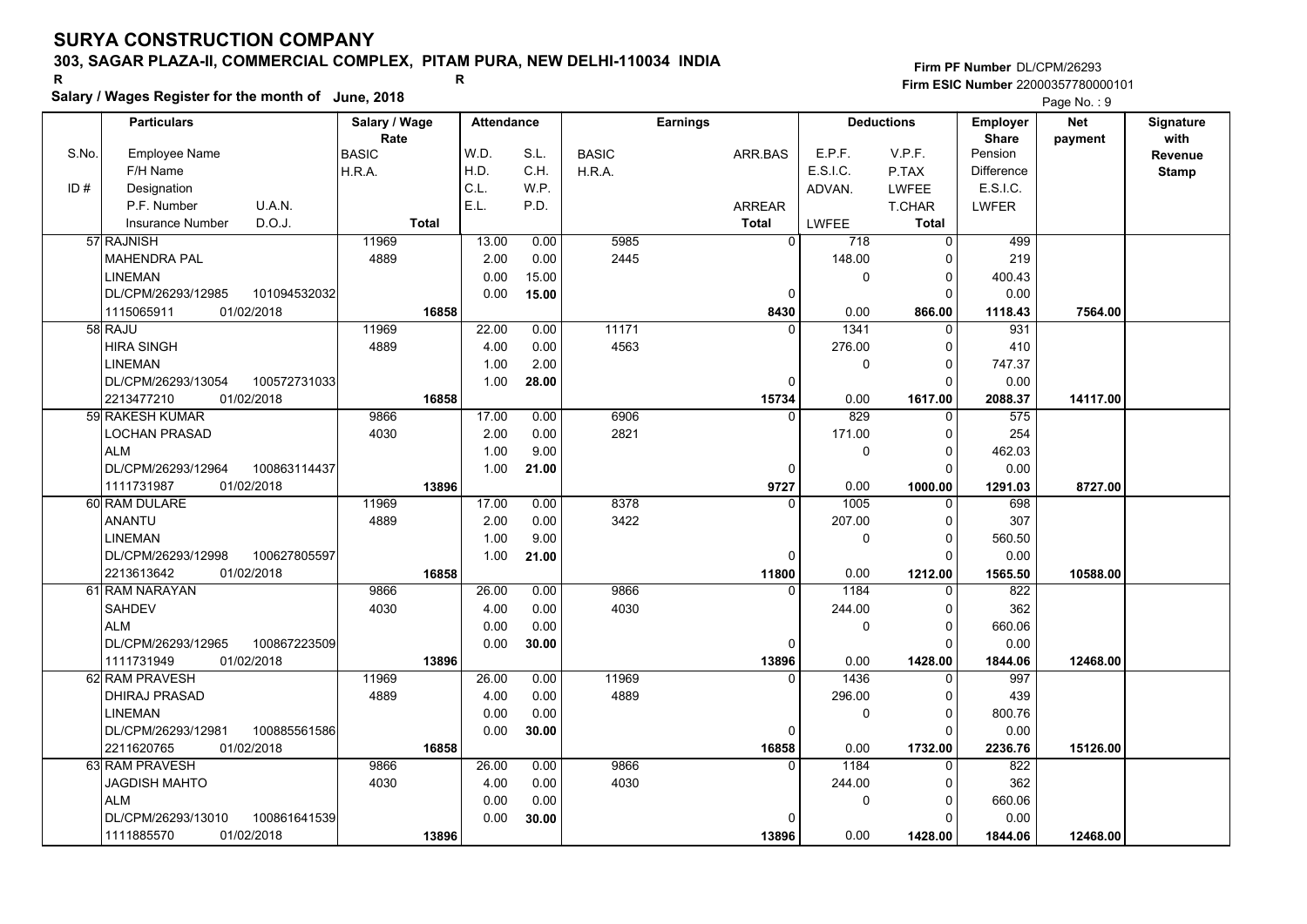### **303, SAGAR PLAZA-II, COMMERCIAL COMPLEX, PITAM PURA, NEW DELHI-110034 INDIA**

**Salary / Wages Register for the month of June, 2018 <sup>R</sup> <sup>R</sup> Firm PF Number**DL/CPM/26293**Firm ESIC Number** 22000357780000101

|       | Salary / Wages Register for the month of June, 2018 |               |                   |       |              |                 |                |              |                   | Page No.: 10      |            |              |
|-------|-----------------------------------------------------|---------------|-------------------|-------|--------------|-----------------|----------------|--------------|-------------------|-------------------|------------|--------------|
|       | <b>Particulars</b>                                  | Salary / Wage | <b>Attendance</b> |       |              | <b>Earnings</b> |                |              | <b>Deductions</b> | <b>Employer</b>   | <b>Net</b> | Signature    |
|       |                                                     | Rate          |                   |       |              |                 |                |              |                   | <b>Share</b>      | payment    | with         |
| S.No. | <b>Employee Name</b>                                | <b>BASIC</b>  | W.D.              | S.L.  | <b>BASIC</b> | ARR.BAS         |                | E.P.F.       | V.P.F.            | Pension           |            | Revenue      |
|       | F/H Name                                            | H.R.A.        | H.D.              | C.H.  | H.R.A.       |                 |                | E.S.I.C.     | P.TAX             | <b>Difference</b> |            | <b>Stamp</b> |
| ID#   | Designation                                         |               | C.L.              | W.P.  |              |                 |                | ADVAN.       | <b>LWFEE</b>      | E.S.I.C.          |            |              |
|       | P.F. Number<br>U.A.N.                               |               | E.L.              | P.D.  |              | ARREAR          |                |              | T.CHAR            | <b>LWFER</b>      |            |              |
|       | D.O.J.<br><b>Insurance Number</b>                   | Total         |                   |       |              | <b>Total</b>    |                | <b>LWFEE</b> | Total             |                   |            |              |
|       | 64 RAMANKUMAR                                       | 11969         | 26.00             | 0.00  | 11969        |                 | $\overline{0}$ | 1436         | $\Omega$          | 997               |            |              |
|       | JUGAL RAI MANDAL                                    | 4889          | 4.00              | 0.00  | 4889         |                 |                | 296.00       |                   | 439               |            |              |
|       | <b>LINEMAN</b>                                      |               | 0.00              | 0.00  |              |                 |                | 0            | $\Omega$          | 800.76            |            |              |
|       | DL/CPM/26293/12944<br>100497097892                  |               | 0.00              | 30.00 |              |                 | $\mathbf{0}$   |              | $\Omega$          | 0.00              |            |              |
|       | 2213743424<br>01/02/2018                            | 16858         |                   |       |              |                 | 16858          | 0.00         | 1732.00           | 2236.76           | 15126.00   |              |
|       | 65 RAMESH CHAND                                     | 9866          | 24.00             | 0.00  | 9208         |                 | $\Omega$       | 1105         | $\Omega$          | 767               |            |              |
|       | <b>BABU LAL</b>                                     | 4030          | 4.00              | 0.00  | 3761         |                 |                | 227.00       | 0                 | 338               |            |              |
|       | <b>ALM</b>                                          |               | 0.00              | 2.00  |              |                 |                | 0            | $\Omega$          | 616.03            |            |              |
|       | DL/CPM/26293/13005<br>100858829753                  |               | 0.00              | 28.00 |              |                 | 0              |              |                   | 0.00              |            |              |
|       | 1111885578<br>01/02/2018                            | 13896         |                   |       |              |                 | 12969          | 0.00         | 1332.00           | 1721.03           | 11637.00   |              |
|       | 66 RAMESH PANDEY                                    | 9866          | 26.00             | 0.00  | 9866         |                 | $\Omega$       | 1184         | $\Omega$          | 822               |            |              |
|       | <b>RAM IQBAL</b>                                    | 4030          | 4.00              | 0.00  | 4030         |                 |                | 244.00       | $\Omega$          | 362               |            |              |
|       | <b>ALM</b>                                          |               | 0.00              | 0.00  |              |                 |                | 0            | 0                 | 660.06            |            |              |
|       | DL/CPM/26293/13002<br>100305139653                  |               | 0.00              | 30.00 |              |                 | $\Omega$       |              | n                 | 0.00              |            |              |
|       | 1112150437<br>01/02/2018                            | 13896         |                   |       |              |                 | 13896          | 0.00         | 1428.00           | 1844.06           | 12468.00   |              |
|       | 67 RAMU KUMAR                                       | 9866          | 26.00             | 0.00  | 9866         |                 | $\Omega$       | 1184         | $\Omega$          | 822               |            |              |
|       | <b>BINDA DEEN</b>                                   | 4030          | 4.00              | 0.00  | 4030         |                 |                | 244.00       | $\Omega$          | 362               |            |              |
|       | <b>ALM</b>                                          |               | 0.00              | 0.00  |              |                 |                | 0            | $\Omega$          | 660.06            |            |              |
|       | DL/CPM/26293/12967<br>100859422523                  |               | 0.00              | 30.00 |              |                 | 0              |              | $\Omega$          | 0.00              |            |              |
|       | 01/02/2018<br>100859422523                          | 13896         |                   |       |              |                 | 13896          | 0.00         | 1428.00           | 1844.06           | 12468.00   |              |
|       | 68 RANJEET BHARDWAJ                                 | 11969         | 24.00             | 0.00  | 11171        |                 | $\Omega$       | 1341         | $\Omega$          | 931               |            |              |
|       | <b>SAHTU</b>                                        | 4889          | 4.00              | 0.00  | 4563         |                 |                | 276.00       | n                 | 410               |            |              |
|       | <b>LINEMAN</b>                                      |               | 0.00              | 2.00  |              |                 |                | 0            | $\Omega$          | 747.37            |            |              |
|       | DL/CPM/26293/12919<br>100867233849                  |               | 0.00              | 28.00 |              |                 | $\Omega$       |              | ∩                 | 0.00              |            |              |
|       | 2213595282<br>01/02/2018                            | 16858         |                   |       |              |                 | 15734          | 0.00         | 1617.00           | 2088.37           | 14117.00   |              |
|       | 69 RANJEET MANDAL                                   | 9866          | 26.00             | 0.00  | 9866         |                 | $\Omega$       | 1184         | 0                 | 822               |            |              |
|       | <b>BHOGRAJ MANDAL</b>                               | 4030          | 4.00              | 0.00  | 4030         |                 |                | 244.00       | $\Omega$          | 362               |            |              |
|       | <b>ALM</b>                                          |               | 0.00              | 0.00  |              |                 |                | 0            | $\Omega$          | 660.06            |            |              |
|       | DL/CPM/26293/12968<br>100628061564                  |               | 0.00              | 30.00 |              |                 | $\Omega$       |              | ∩                 | 0.00              |            |              |
|       | 1111732000<br>01/02/2018                            | 13896         |                   |       |              |                 | 13896          | 0.00         | 1428.00           | 1844.06           | 12468.00   |              |
|       | 70 RANVIR KUMAR                                     | 9866          | 20.00             | 0.00  | 8879         |                 | $\Omega$       | 1065         |                   | 740               |            |              |
|       | <b>VIRVAL YADAV</b>                                 | 4030          | 3.00              | 0.00  | 3627         |                 |                | 219.00       | $\Omega$          | 325               |            |              |
|       | <b>ALM</b>                                          |               | 4.00              | 3.00  |              |                 |                | 0            | $\Omega$          | 594.04            |            |              |
|       | 100496657691<br>DL/CPM/26293/13067                  |               | 0.00              | 27.00 |              |                 | $\Omega$       |              |                   | 0.00              |            |              |
|       | 01/02/2018<br>2213925848                            | 13896         |                   |       |              |                 | 12506          | 0.00         | 1284.00           | 1659.04           | 11222.00   |              |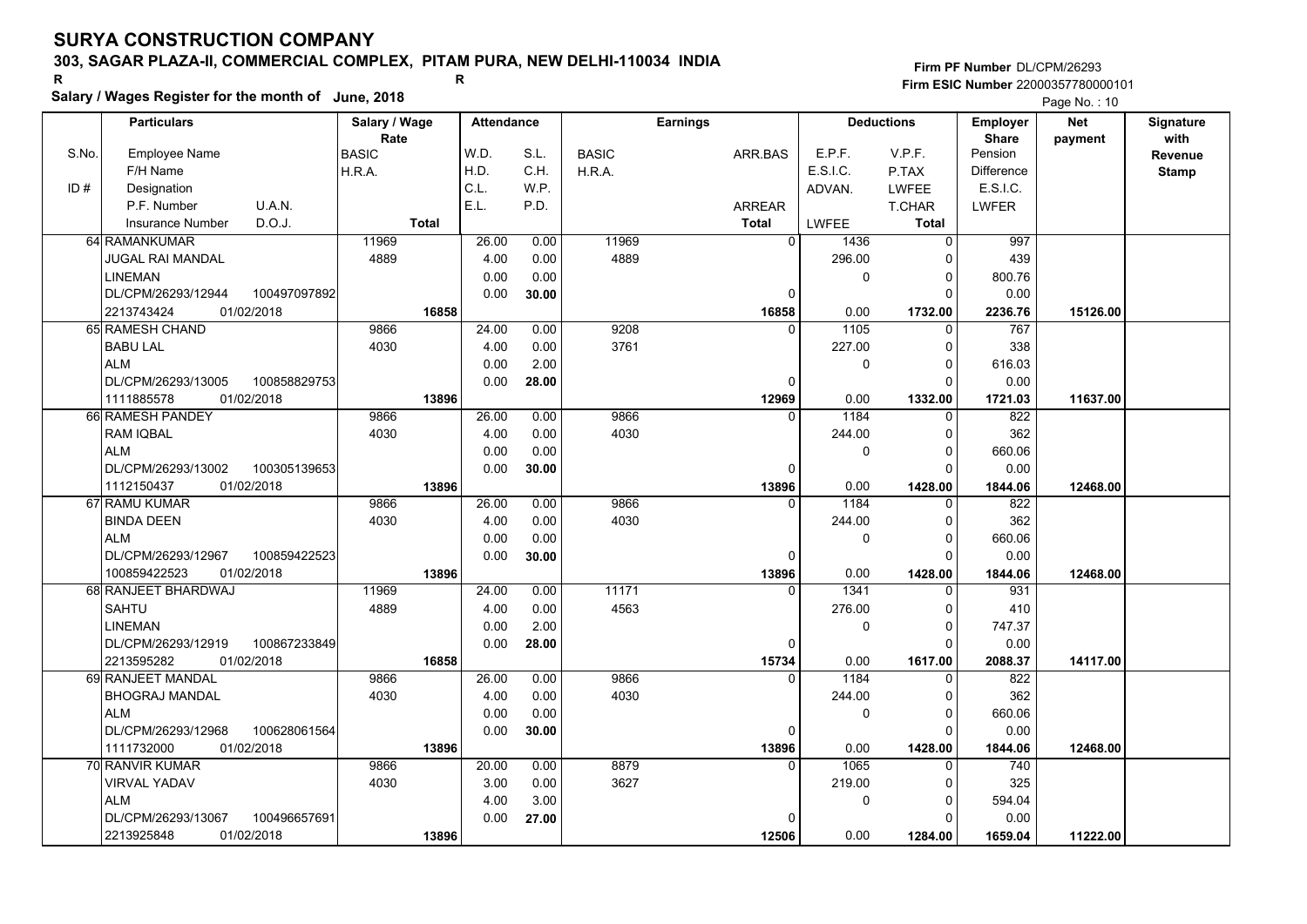### **303, SAGAR PLAZA-II, COMMERCIAL COMPLEX, PITAM PURA, NEW DELHI-110034 INDIA**

**Salary / Wages Register for the month of June, 2018 <sup>R</sup> <sup>R</sup>**

### **Firm PF Number**DL/CPM/26293**Firm ESIC Number** 22000357780000101

|       | <b>Particulars</b>                 | Salary / Wage        | <b>Attendance</b> |       |              | <b>Earnings</b> |          | <b>Deductions</b> | <b>Employer</b>         | <b>Net</b> | Signature       |
|-------|------------------------------------|----------------------|-------------------|-------|--------------|-----------------|----------|-------------------|-------------------------|------------|-----------------|
| S.No. | Employee Name                      | Rate<br><b>BASIC</b> | W.D.              | S.L.  | <b>BASIC</b> | ARR.BAS         | E.P.F.   | V.P.F.            | <b>Share</b><br>Pension | payment    | with<br>Revenue |
|       | F/H Name                           | H.R.A.               | H.D.              | C.H.  | H.R.A.       |                 | E.S.I.C. | P.TAX             | <b>Difference</b>       |            | <b>Stamp</b>    |
| ID#   | Designation                        |                      | C.L.              | WP.   |              |                 | ADVAN.   | LWFEE             | E.S.I.C.                |            |                 |
|       | U.A.N.<br>P.F. Number              |                      | E.L.              | P.D.  |              | <b>ARREAR</b>   |          | T.CHAR            | <b>LWFER</b>            |            |                 |
|       | D.O.J.<br><b>Insurance Number</b>  | <b>Total</b>         |                   |       |              | <b>Total</b>    | LWFEE    | <b>Total</b>      |                         |            |                 |
|       | 71 ROHIT KUMAR GAUTAM              | 11969                | 26.00             | 0.00  | 11969        | $\overline{0}$  | 1436     | $\Omega$          | 997                     |            |                 |
|       | <b>KISHORI DASS</b>                | 4889                 | 4.00              | 0.00  | 4889         |                 | 296.00   | $\Omega$          | 439                     |            |                 |
|       | <b>LINEMAN</b>                     |                      | 0.00              | 0.00  |              |                 | 0        | $\mathbf 0$       | 800.76                  |            |                 |
|       | DL/CPM/26293/12945<br>100497200392 |                      | 0.00              | 30.00 |              | 0               |          | $\Omega$          | 0.00                    |            |                 |
|       | 2212357346<br>01/02/2018           | 16858                |                   |       |              | 16858           | 0.00     | 1732.00           | 2236.76                 | 15126.00   |                 |
|       | 72 ROHTASH                         | 9866                 | 22.00             | 0.00  | 9866         | $\Omega$        | 1184     | $\Omega$          | 822                     |            |                 |
|       | <b>HEERA LAL</b>                   | 4030                 | 4.00              | 0.00  | 4030         |                 | 244.00   | 0                 | 362                     |            |                 |
|       | <b>ALM</b>                         |                      | 4.00              | 0.00  |              |                 | 0        | $\Omega$          | 660.06                  |            |                 |
|       | 100861374184<br>DL/CPM/26293/12969 |                      | 0.00              | 30.00 |              | 0               |          | $\Omega$          | 0.00                    |            |                 |
|       | 100861374184<br>01/02/2018         | 13896                |                   |       |              | 13896           | 0.00     | 1428.00           | 1844.06                 | 12468.00   |                 |
|       | <b>73 SAJJAN KUMAR SHARMA</b>      | 11969                | 26.00             | 0.00  | 11969        | $\Omega$        | 1436     | $\Omega$          | 997                     |            |                 |
|       | <b>ARJUN SHARMA</b>                | 4889                 | 4.00              | 0.00  | 4889         |                 | 296.00   | $\mathbf 0$       | 439                     |            |                 |
|       | <b>LINEMAN</b>                     |                      | 0.00              | 0.00  |              |                 | 0        | $\Omega$          | 800.76                  |            |                 |
|       | DL/CPM/26293/12998<br>100858453750 |                      | 0.00              | 30.00 |              | $\mathbf 0$     |          | $\Omega$          | 0.00                    |            |                 |
|       | 1112479378<br>01/02/2018           | 16858                |                   |       |              | 16858           | 0.00     | 1732.00           | 2236.76                 | 15126.00   |                 |
|       | 74 SANJEEV KUMAR                   | 9866                 | 26.00             | 0.00  | 9866         | 0               | 1184     | 0                 | 822                     |            |                 |
|       | PHOOL CHAND                        | 4030                 | 4.00              | 0.00  | 4030         |                 | 244.00   | $\Omega$          | 362                     |            |                 |
|       | <b>ALM</b>                         |                      | 0.00              | 0.00  |              |                 | 0        | $\Omega$          | 660.06                  |            |                 |
|       | DL/CPM/26293/13066<br>100739430192 |                      | 0.00              | 30.00 |              | 0               |          | $\Omega$          | 0.00                    |            |                 |
|       | 1114263068<br>01/02/2018           | 13896                |                   |       |              | 13896           | 0.00     | 1428.00           | 1844.06                 | 12468.00   |                 |
|       | 75 SANOJ KUMAR                     | 9866                 | 20.00             | 0.00  | 8879         | $\Omega$        | 1065     | $\Omega$          | 740                     |            |                 |
|       | VIJAY SHANKAR                      | 4030                 | 3.00              | 0.00  | 3627         |                 | 219.00   | $\mathbf 0$       | 325                     |            |                 |
|       | <b>ALM</b>                         |                      | 4.00              | 3.00  |              |                 | 0        | $\mathbf 0$       | 594.04                  |            |                 |
|       | 100335634443<br>DL/CPM/26293/13003 |                      | 0.00              | 27.00 |              | 0               |          | $\Omega$          | 0.00                    |            |                 |
|       | 01/02/2018<br>2213605631           | 13896                |                   |       |              | 12506           | 0.00     | 1284.00           | 1659.04                 | 11222.00   |                 |
|       | 76 SANTOSH DASS                    | 9866                 | 21.00             | 0.00  | 8551         | $\Omega$        | 1026     | $\Omega$          | 712                     |            |                 |
|       | UMESH DASS                         | 4030                 | 3.00              | 0.00  | 3493         |                 | 211.00   | 0                 | 314                     |            |                 |
|       | <b>ALM</b>                         |                      | 1.00              | 4.00  |              |                 | 0        | 0                 | 572.09                  |            |                 |
|       | DL/CPM/26293/13058<br>100869448587 |                      | 1.00              | 26.00 |              | $\Omega$        |          | $\Omega$          | 0.00                    |            |                 |
|       | 1113552204<br>01/02/2018           | 13896                |                   |       |              | 12044           | 0.00     | 1237.00           | 1598.09                 | 10807.00   |                 |
|       | 77 SARVESH KUMAR                   | 9866                 | 25.00             | 0.00  | 9866         | $\Omega$        | 1184     | $\Omega$          | 822                     |            |                 |
|       | <b>CHATRI PRASHAD</b>              | 4030                 | 4.00              | 0.00  | 4030         |                 | 244.00   | 0                 | 362                     |            |                 |
|       | <b>ALM</b>                         |                      | 1.00              | 0.00  |              |                 | 0        | 0                 | 660.06                  |            |                 |
|       | DL/CPM/26293/12970<br>100859809424 |                      | 0.00              | 30.00 |              | 0               |          | $\Omega$          | 0.00                    |            |                 |
|       | 01/02/2018<br>1113406186           | 13896                |                   |       |              | 13896           | 0.00     | 1428.00           | 1844.06                 | 12468.00   |                 |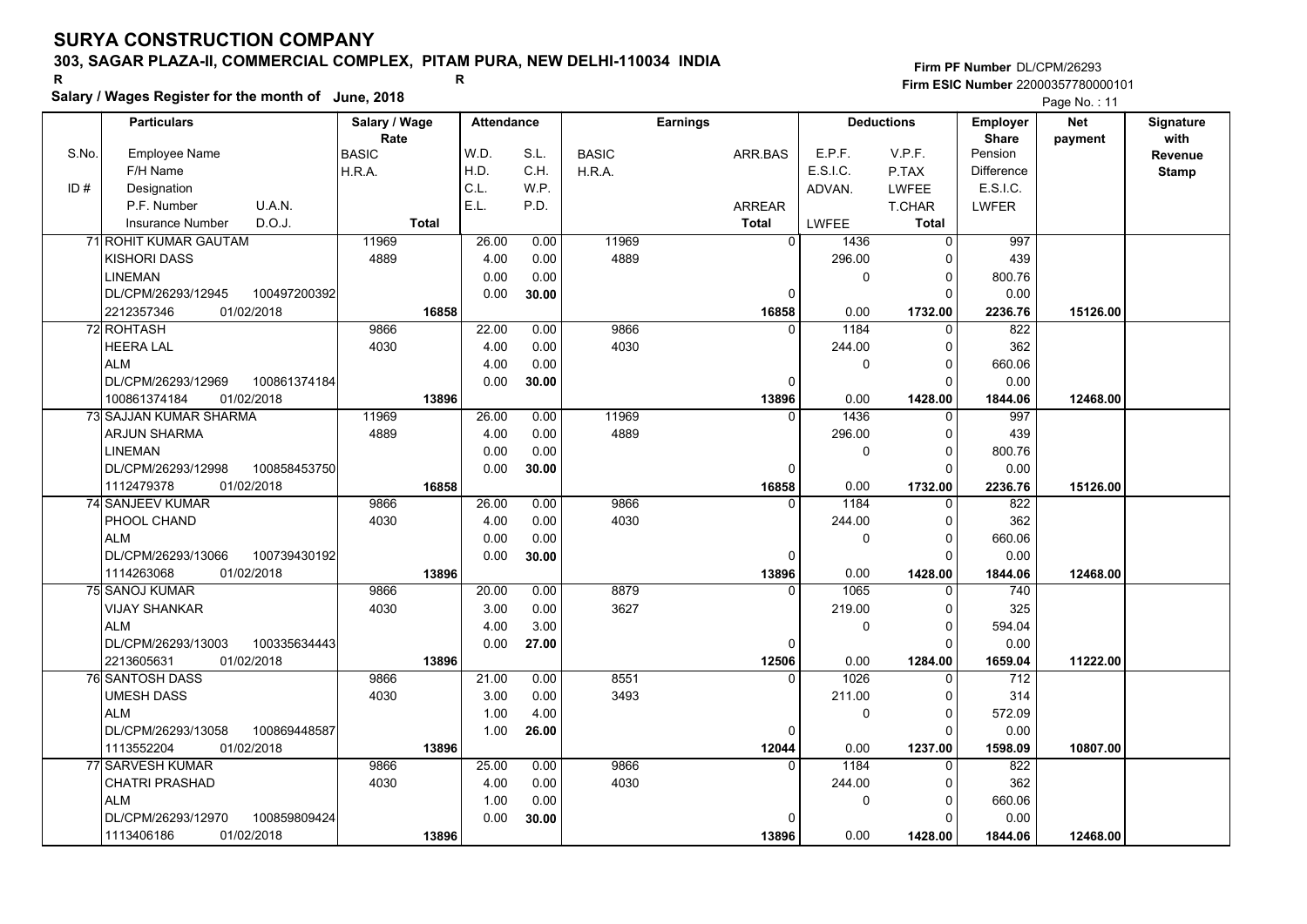### **303, SAGAR PLAZA-II, COMMERCIAL COMPLEX, PITAM PURA, NEW DELHI-110034 INDIA**

**Salary / Wages Register for the month of June, 2018 <sup>R</sup> <sup>R</sup>**

### **Firm PF Number**DL/CPM/26293**Firm ESIC Number** 22000357780000101

|       | <b>Particulars</b>                 | Salary / Wage        | <b>Attendance</b> |       |              | <b>Earnings</b> |          | <b>Deductions</b> | Employer                | <b>Net</b> | Signature               |
|-------|------------------------------------|----------------------|-------------------|-------|--------------|-----------------|----------|-------------------|-------------------------|------------|-------------------------|
| S.No. | Employee Name                      | Rate<br><b>BASIC</b> | W.D.              | S.L.  | <b>BASIC</b> | ARR.BAS         | E.P.F.   | V.P.F.            | <b>Share</b><br>Pension | payment    | with                    |
|       | F/H Name                           | H.R.A.               | H.D.              | C.H.  | H.R.A.       |                 | E.S.I.C. | P.TAX             | <b>Difference</b>       |            | Revenue<br><b>Stamp</b> |
| ID#   | Designation                        |                      | C.L.              | W.P.  |              |                 | ADVAN.   | <b>LWFEE</b>      | E.S.I.C.                |            |                         |
|       | U.A.N.<br>P.F. Number              |                      | E.L.              | P.D.  |              | <b>ARREAR</b>   |          | T.CHAR            | <b>LWFER</b>            |            |                         |
|       | D.O.J.<br><b>Insurance Number</b>  | <b>Total</b>         |                   |       |              | <b>Total</b>    | LWFEE    | <b>Total</b>      |                         |            |                         |
|       | <b>78 SATENDER KUMAR</b>           | 9866                 | 25.00             | 0.00  | 9866         | $\overline{0}$  | 1184     | $\Omega$          | 822                     |            |                         |
|       |                                    |                      |                   |       | 4030         |                 |          |                   | 362                     |            |                         |
|       | PHOOL CHAND                        | 4030                 | 4.00              | 0.00  |              |                 | 244.00   | 0                 |                         |            |                         |
|       | <b>ALM</b>                         |                      | 1.00              | 0.00  |              |                 | 0        | 0                 | 660.06                  |            |                         |
|       | DL/CPM/26293/12975<br>100629608403 |                      | 0.00              | 30.00 |              | 0               |          | $\Omega$          | 0.00                    |            |                         |
|       | 1114724664<br>01/02/2018           | 13896                |                   |       |              | 13896           | 0.00     | 1428.00           | 1844.06                 | 12468.00   |                         |
|       | <b>79 SATENDER PATHAK</b>          | 9866                 | 25.00             | 0.00  | 9866         | $\Omega$        | 1184     | $\Omega$          | 822                     |            |                         |
|       | LAKHMI CHAND PATHAK                | 4030                 | 4.00              | 0.00  | 4030         |                 | 244.00   | $\mathbf 0$       | 362                     |            |                         |
|       | <b>ALM</b>                         |                      | 1.00              | 0.00  |              |                 | 0        | $\mathbf 0$       | 660.06                  |            |                         |
|       | DL/CPM/26293/13012<br>100739268251 |                      | 0.00              | 30.00 |              | $\Omega$        |          | $\Omega$          | 0.00                    |            |                         |
|       | 1114830160<br>01/02/2018           | 13896                |                   |       |              | 13896           | 0.00     | 1428.00           | 1844.06                 | 12468.00   |                         |
|       | 80 SATENDR KUMAR                   | 11969                | 22.00             | 0.00  | 11171        | <sup>0</sup>    | 1341     | $\Omega$          | 931                     |            |                         |
|       | <b>NATURAM</b>                     | 4889                 | 4.00              | 0.00  | 4563         |                 | 276.00   | 0                 | 410                     |            |                         |
|       | <b>LINEMAN</b>                     |                      | 1.00              | 2.00  |              |                 | 0        | $\Omega$          | 747.37                  |            |                         |
|       | DL/CPM/26293/13069<br>101219226581 |                      | 1.00              | 28.00 |              | $\Omega$        |          | $\Omega$          | 0.00                    |            |                         |
|       | 1013583479<br>01/02/2018           | 16858                |                   |       |              | 15734           | 0.00     | 1617.00           | 2088.37                 | 14117.00   |                         |
|       | 81 SHANKAR LAL                     | 11969                | 26.00             | 0.00  | 11969        | $\Omega$        | 1436     | 0                 | 997                     |            |                         |
|       | <b>KISHAN LAL</b>                  | 4889                 | 4.00              | 0.00  | 4889         |                 | 296.00   | $\mathbf 0$       | 439                     |            |                         |
|       | <b>LINEMAN</b>                     |                      | 0.00              | 0.00  |              |                 | 0        | $\Omega$          | 800.76                  |            |                         |
|       | DL/CPM/26293/13073<br>100862496655 |                      | 0.00              | 30.00 |              | $\Omega$        |          | $\Omega$          | 0.00                    |            |                         |
|       | 1112838404<br>01/02/2018           | 16858                |                   |       |              | 16858           | 0.00     | 1732.00           | 2236.76                 | 15126.00   |                         |
|       | 82 SHARVAN KUMAR                   | 9866                 | 26.00             | 0.00  | 9866         | $\Omega$        | 1184     | $\Omega$          | 822                     |            |                         |
|       | <b>KANKIR MANDAL</b>               | 4030                 | 4.00              | 0.00  | 4030         |                 | 244.00   | $\mathbf 0$       | 362                     |            |                         |
|       | <b>ALM</b>                         |                      | 0.00              | 0.00  |              |                 | 0        | $\mathbf 0$       | 660.06                  |            |                         |
|       | DL/CPM/26293/12980<br>100685685208 |                      | 0.00              | 30.00 |              | 0               |          | $\Omega$          | 0.00                    |            |                         |
|       | 1114784543<br>01/02/2018           | 13896                |                   |       |              | 13896           | 0.00     | 1428.00           | 1844.06                 | 12468.00   |                         |
|       | <b>83 SHEETAL PRASAD</b>           | 9866                 | 26.00             | 0.00  | 9866         | $\Omega$        | 1184     | $\mathbf 0$       | 822                     |            |                         |
|       | <b>BENDU PRASAD</b>                | 4030                 | 4.00              | 0.00  | 4030         |                 | 244.00   | 0                 | 362                     |            |                         |
|       | <b>ALM</b>                         |                      | 0.00              | 0.00  |              |                 | 0        | $\Omega$          | 660.06                  |            |                         |
|       | DL/CPM/26293/13061<br>100496596224 |                      | 0.00              | 30.00 |              | $\Omega$        |          | $\Omega$          | 0.00                    |            |                         |
|       | 01/02/2018<br>2213623414           | 13896                |                   |       |              | 13896           | 0.00     | 1428.00           | 1844.06                 | 12468.00   |                         |
|       | 84 SHIV BAHADUR                    | 11969                | 5.00              | 0.00  | 1995         | $\Omega$        | 239      | 0                 | 166                     |            |                         |
|       | <b>MAHADEV</b>                     | 4889                 | 0.00              | 0.00  | 815          |                 | 50.00    | $\Omega$          | 73                      |            |                         |
|       | <b>LINEMAN</b>                     |                      | 0.00              | 25.00 |              |                 | 0        | $\mathbf 0$       | 133.48                  |            |                         |
|       | DL/CPM/26293/12997<br>100863427632 |                      | 0.00              | 5.00  |              |                 |          | $\Omega$          | 0.00                    |            |                         |
|       | 2213605630<br>01/02/2018           | 16858                |                   |       |              | 2810            | 0.00     | 289.00            | 372.48                  | 2521.00    |                         |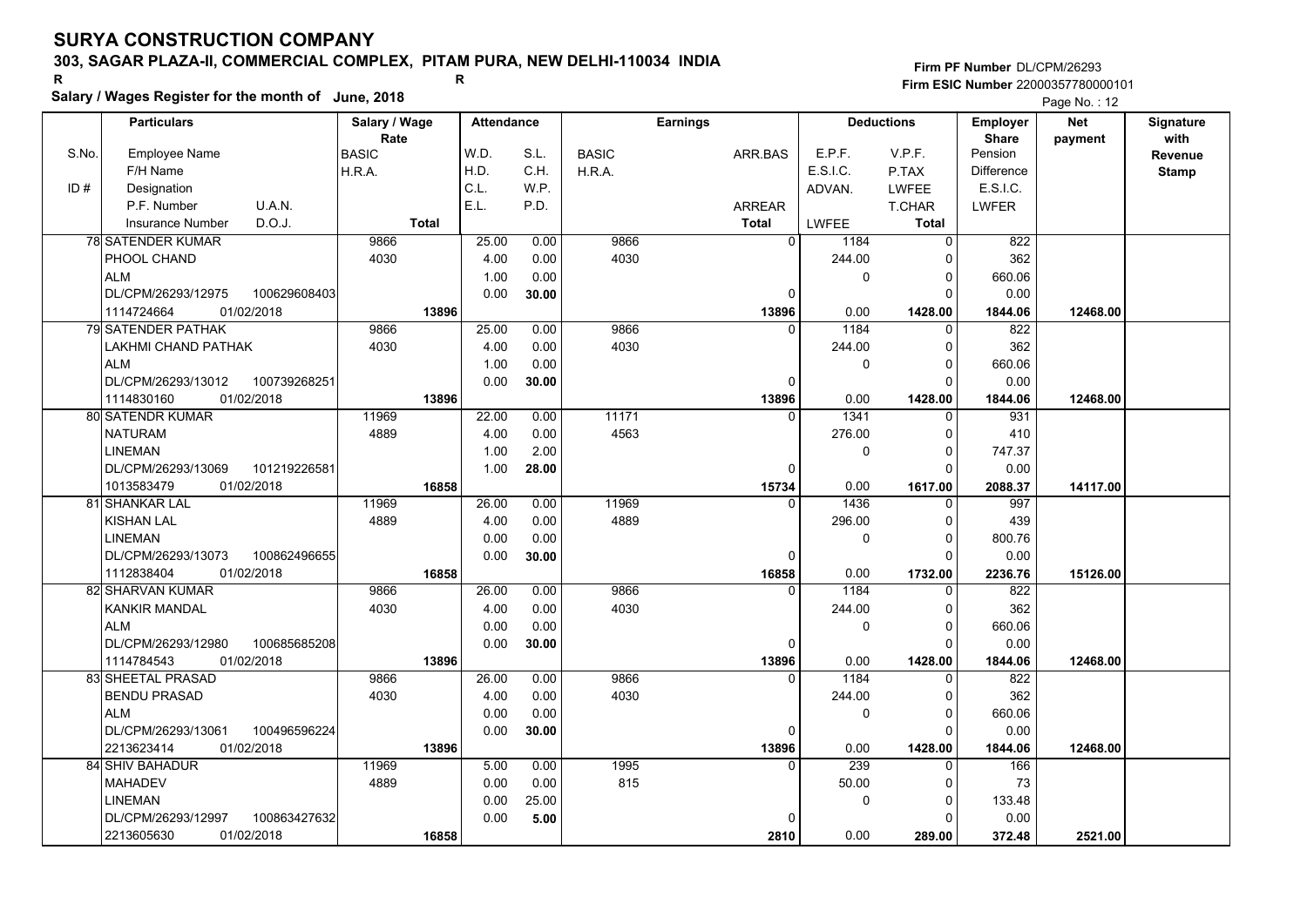### **303, SAGAR PLAZA-II, COMMERCIAL COMPLEX, PITAM PURA, NEW DELHI-110034 INDIA**

**Salary / Wages Register for the month of June, 2018 <sup>R</sup> <sup>R</sup>**

**Firm PF Number**DL/CPM/26293**Firm ESIC Number** 22000357780000101

|       | <b>Particulars</b>                 | Salary / Wage        |       | <b>Attendance</b> |              | <b>Earnings</b> | <b>Deductions</b>      |              | <b>Employer</b>         | <b>Net</b> | Signature       |
|-------|------------------------------------|----------------------|-------|-------------------|--------------|-----------------|------------------------|--------------|-------------------------|------------|-----------------|
| S.No. | Employee Name                      | Rate<br><b>BASIC</b> | W.D.  | S.L.              | <b>BASIC</b> | ARR.BAS         | E.P.F.                 | V.P.F.       | <b>Share</b><br>Pension | payment    | with<br>Revenue |
|       | F/H Name                           | H.R.A.               | H.D.  | C.H.              | H.R.A.       |                 | E.S.I.C.               | P.TAX        | <b>Difference</b>       |            | <b>Stamp</b>    |
| ID#   | Designation                        |                      | C.L.  | W.P.              |              |                 | ADVAN.                 | <b>LWFEE</b> | E.S.I.C.                |            |                 |
|       | U.A.N.<br>P.F. Number              |                      | E.L.  | P.D.              |              | <b>ARREAR</b>   |                        | T.CHAR       | <b>LWFER</b>            |            |                 |
|       | D.O.J.<br><b>Insurance Number</b>  | <b>Total</b>         |       |                   |              | Total           | LWFEE                  | Total        |                         |            |                 |
|       | 85 SHIV LAL                        | 9866                 | 26.00 | 0.00              | 9866         |                 | $\overline{0}$<br>1184 | $\Omega$     | 822                     |            |                 |
|       | <b>BHAGWAN DEEN</b>                | 4030                 | 4.00  | 0.00              | 4030         |                 | 244.00                 | $\mathbf 0$  | 362                     |            |                 |
|       | <b>ALM</b>                         |                      | 0.00  | 0.00              |              |                 | 0                      | $\mathbf 0$  | 660.06                  |            |                 |
|       | DL/CPM/26293/12922<br>100859195387 |                      | 0.00  | 30.00             |              |                 | 0                      | $\Omega$     | 0.00                    |            |                 |
|       | 01/02/2018<br>2213605657           | 13896                |       |                   |              | 13896           | 0.00                   | 1428.00      | 1844.06                 | 12468.00   |                 |
|       | 86 SHIV NARAYAN                    | 11969                | 26.00 | 0.00              | 11969        |                 | 1436<br>$\Omega$       | $\Omega$     | 997                     |            |                 |
|       | <b>SAHADEV</b>                     | 4889                 | 4.00  | 0.00              | 4889         |                 | 296.00                 | $\mathbf 0$  | 439                     |            |                 |
|       | <b>LINEMAN</b>                     |                      | 0.00  | 0.00              |              |                 | 0                      | $\mathbf 0$  | 800.76                  |            |                 |
|       | DL/CPM/26293/13049<br>100867218718 |                      | 0.00  | 30.00             |              |                 | O                      | $\Omega$     | 0.00                    |            |                 |
|       | 01/02/2018<br>1113552266           | 16858                |       |                   |              | 16858           | 0.00                   | 1732.00      | 2236.76                 | 15126.00   |                 |
|       | 87 SHIV NARAYAN MANJHI             | 9866                 | 26.00 | 0.00              | 9866         |                 | 1184<br>$\Omega$       | 0            | 822                     |            |                 |
|       | <b>BHOLA MANJHI</b>                | 4030                 | 4.00  | 0.00              | 4030         |                 | 244.00                 | $\mathbf 0$  | 362                     |            |                 |
|       | <b>ALM</b>                         |                      | 0.00  | 0.00              |              |                 | 0                      | 0            | 660.06                  |            |                 |
|       | DL/CPM/26293/13077<br>100977783624 |                      | 0.00  | 30.00             |              |                 | $\Omega$               | $\Omega$     | 0.00                    |            |                 |
|       | 1114937111<br>01/02/2018           | 13896                |       |                   |              | 13896           | 0.00                   | 1428.00      | 1844.06                 | 12468.00   |                 |
|       | 88 SHIV NARESH                     | 9866                 | 23.00 | 0.00              | 9866         |                 | 1184<br>$\Omega$       | $\mathbf 0$  | 822                     |            |                 |
|       | <b>RAM ASREY</b>                   | 4030                 | 4.00  | 0.00              | 4030         |                 | 244.00                 | $\mathbf 0$  | 362                     |            |                 |
|       | <b>ALM</b>                         |                      | 2.00  | 0.00              |              |                 | 0                      | $\mathbf 0$  | 660.06                  |            |                 |
|       | DL/CPM/26293/13065<br>100497811450 |                      | 1.00  | 30.00             |              |                 | $\Omega$               | $\Omega$     | 0.00                    |            |                 |
|       | 1111752944<br>01/02/2018           | 13896                |       |                   |              | 13896           | 0.00                   | 1428.00      | 1844.06                 | 12468.00   |                 |
|       | 89 SHIV PRASHAD                    | 9866                 | 25.00 | 0.00              | 9866         |                 | 1184<br>$\Omega$       | $\Omega$     | 822                     |            |                 |
|       | <b>SAHDEV</b>                      | 4030                 | 4.00  | 0.00              | 4030         |                 | 244.00                 | $\Omega$     | 362                     |            |                 |
|       | <b>ALM</b>                         |                      | 1.00  | 0.00              |              |                 | 0                      | $\mathbf 0$  | 660.06                  |            |                 |
|       | DL/CPM/26293/12974<br>100351636206 |                      | 0.00  | 30.00             |              |                 | 0                      | $\Omega$     | 0.00                    |            |                 |
|       | 01/02/2018<br>1111731990           | 13896                |       |                   |              | 13896           | 0.00                   | 1428.00      | 1844.06                 | 12468.00   |                 |
|       | 90 SHIV PYARE                      | 11969                | 18.00 | 0.00              | 9176         |                 | 1101<br><sup>0</sup>   | $\Omega$     | 764                     |            |                 |
|       | <b>DOOLLU</b>                      | 4889                 | 3.00  | 0.00              | 3748         |                 | 227.00                 | $\mathbf 0$  | 337                     |            |                 |
|       | <b>LINEMAN</b>                     |                      | 2.00  | 7.00              |              |                 | 0                      | $\mathbf 0$  | 613.89                  |            |                 |
|       | 100496831946<br>DL/CPM/26293/13001 |                      | 0.00  | 23.00             |              |                 | 0                      | $\Omega$     | 0.00                    |            |                 |
|       | 1112917160<br>01/02/2018           | 16858                |       |                   |              | 12924           | 0.00                   | 1328.00      | 1714.89                 | 11596.00   |                 |
|       | 91 SHRI LAL                        | 11969                | 26.00 | 0.00              | 11969        |                 | 1436<br>$\Omega$       | $\Omega$     | 997                     |            |                 |
|       | <b>BHAGWAN DEEN</b>                | 4889                 | 4.00  | 0.00              | 4889         |                 | 296.00                 | $\mathbf 0$  | 439                     |            |                 |
|       | <b>LINEMAN</b>                     |                      | 0.00  | 0.00              |              |                 | 0                      | $\mathbf 0$  | 800.76                  |            |                 |
|       | DL/CPM/26293/12923<br>101219226575 |                      | 0.00  | 30.00             |              |                 | 0                      | $\Omega$     | 0.00                    |            |                 |
|       | 01/02/2018<br>1111843544           | 16858                |       |                   |              | 16858           | 0.00                   | 1732.00      | 2236.76                 | 15126.00   |                 |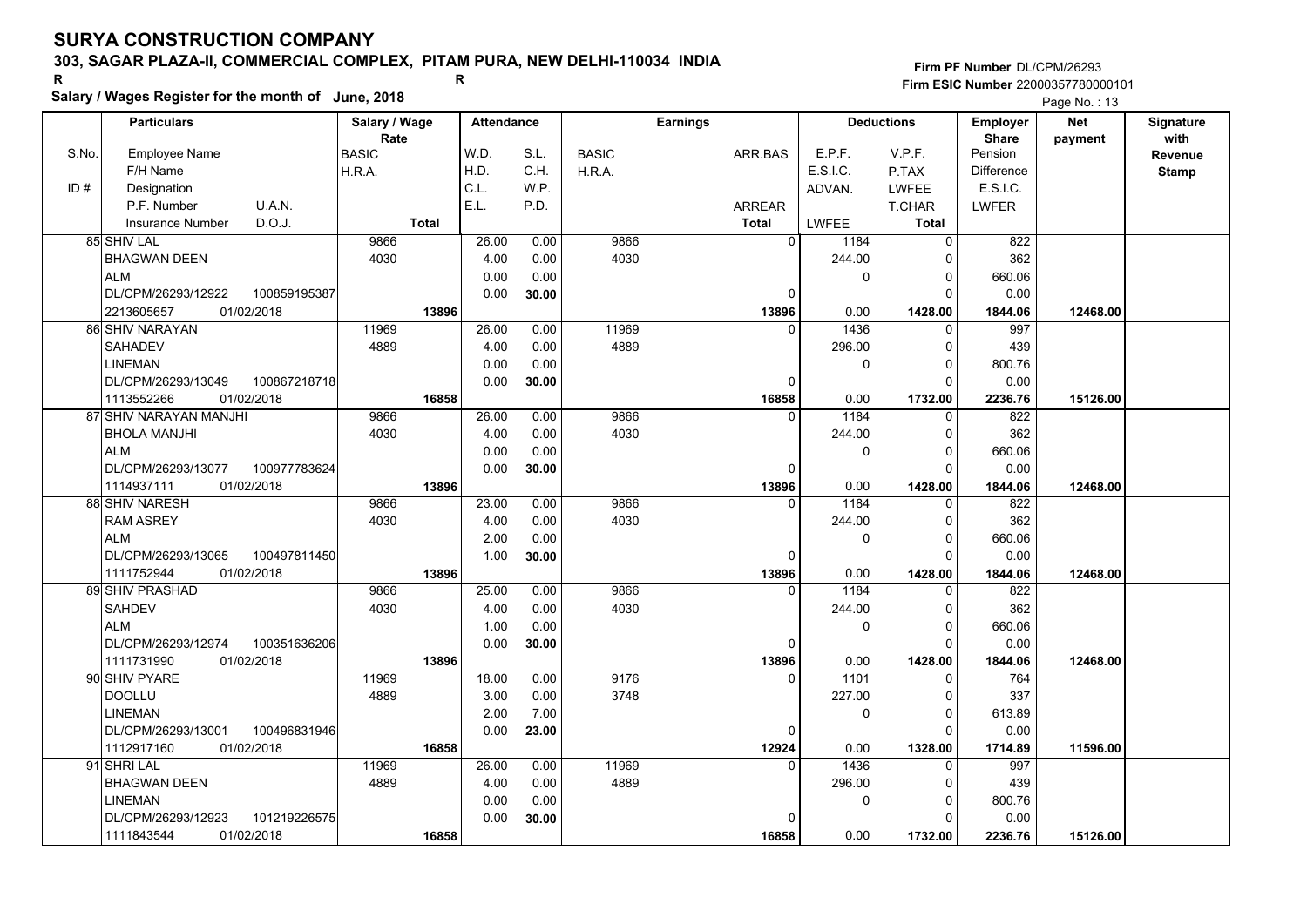### **303, SAGAR PLAZA-II, COMMERCIAL COMPLEX, PITAM PURA, NEW DELHI-110034 INDIA**

**Salary / Wages Register for the month of June, 2018 <sup>R</sup> <sup>R</sup>**

#### **Firm PF Number**DL/CPM/26293**Firm ESIC Number** 22000357780000101

| Rate<br>with<br><b>Share</b><br>payment<br>W.D.<br>S.L.<br>E.P.F.<br>V.P.F.<br>S.No.<br><b>Employee Name</b><br><b>BASIC</b><br>ARR.BAS<br>Pension<br><b>BASIC</b><br>Revenue<br>E.S.I.C.<br>H.D.<br>C.H.<br>F/H Name<br>H.R.A.<br>H.R.A.<br>P.TAX<br><b>Difference</b><br><b>Stamp</b><br>C.L.<br>W.P.<br>E.S.I.C.<br>ID#<br>Designation<br>ADVAN.<br><b>LWFEE</b><br>E.L.<br>P.D.<br>P.F. Number<br>U.A.N.<br>ARREAR<br>LWFER<br><b>T.CHAR</b><br>Insurance Number<br>D.O.J.<br><b>LWFEE</b><br><b>Total</b><br><b>Total</b><br><b>Total</b><br>$\overline{0}$<br>9866<br>92 SHRI RAM<br>9866<br>26.00<br>0.00<br>1184<br>$\mathbf 0$<br>822<br>4030<br>POORAN PRASAD<br>4030<br>4.00<br>0.00<br>244.00<br>362<br>$\Omega$<br><b>ALM</b><br>0.00<br>0.00<br>0<br>$\Omega$<br>660.06<br>DL/CPM/26293/13071<br>100353865282<br>0.00<br>0.00<br>30.00<br>$\mathbf 0$<br>$\Omega$<br>01/02/2018<br>13896<br>13896<br>1428.00<br>12468.00<br>1113406189<br>0.00<br>1844.06<br>1184<br>93 SUMIT KUMAR<br>9866<br>26.00<br>0.00<br>9866<br>822<br>$\Omega$<br>$\mathbf 0$<br>4030<br>4030<br>362<br><b>ASHOK TYAGI</b><br>4.00<br>0.00<br>244.00<br>$\Omega$<br><b>ALM</b><br>0.00<br>0.00<br>$\Omega$<br>660.06<br>0<br>DL/CPM/26293/13045<br>0.00<br>0.00<br>100858580465<br>30.00<br>$\mathbf 0$<br>$\Omega$<br>1428.00<br>2213722323<br>01/02/2018<br>13896<br>13896<br>0.00<br>1844.06<br>12468.00<br>94 SURENDRA KUMAR<br>17.00<br>7235<br>868<br>603<br>9866<br>0.00<br>$\Omega$<br>0<br>4030<br>3.00<br>2955<br>SHAMBHOO PRASAD<br>0.00<br>179.00<br>$\Omega$<br>265<br>2.00<br>8.00<br><b>ALM</b><br>0<br>$\Omega$<br>484.03<br>DL/CPM/26293/13059<br>0.00<br>22.00<br>0.00<br>100867291673<br>$\mathbf 0$<br>$\Omega$<br>13896<br>0.00<br>1047.00<br>1352.03<br>9143.00<br>1013581885<br>01/02/2018<br>10190<br>11969<br>95 SURYA BALI<br>11969<br>24.00<br>1436<br>997<br>0.00<br>$\Omega$<br>$\mathbf 0$<br>4889<br>4889<br><b>SH. NARESH</b><br>4.00<br>0.00<br>296.00<br>0<br>439<br><b>LINEMAN</b><br>2.00<br>0.00<br>$\Omega$<br>800.76<br>0<br>DL/CPM/26293/12946<br>100497558669<br>0.00<br>0.00<br>30.00<br>$\mathbf 0$<br>$\Omega$<br>1113031006<br>01/02/2018<br>0.00<br>16858<br>16858<br>1732.00<br>2236.76<br>15126.00<br>96 UMESH KUMAR<br>9866<br>1184<br>9866<br>26.00<br>0.00<br>822<br>$\Omega$<br>$\Omega$<br>4030<br>362<br><b>BABULAL</b><br>4030<br>4.00<br>0.00<br>244.00<br>$\Omega$<br><b>ALM</b><br>0.00<br>0.00<br>$\mathbf 0$<br>660.06<br>0<br>100858855144<br>0.00<br>DL/CPM/26293/13063<br>0.00<br>0<br>$\Omega$<br>30.00<br>2213728483<br>01/02/2018<br>0.00<br>13896<br>13896<br>1428.00<br>12468.00<br>1844.06<br>11969<br>25.00<br>11969<br>1436<br>997<br>97 UMESH KUMAR<br>0.00<br>$\Omega$<br>$\Omega$<br>4889<br>4889<br>KINKARI MANDAL<br>4.00<br>0.00<br>296.00<br>439<br>0<br>0.00<br><b>LINEMAN</b><br>1.00<br>0<br>$\Omega$<br>800.76<br>DL/CPM/26293/12948<br>100497191578<br>0.00<br>0.00<br>30.00<br>$\mathbf 0$<br>$\Omega$<br>2213900776<br>01/02/2018<br>16858<br>16858<br>0.00<br>2236.76<br>15126.00<br>1732.00<br>9866<br>26.00<br>9866<br>1184<br>98 VIKASH<br>0.00<br>$\Omega$<br>822<br>0<br>4030<br>362<br><b>BIJENDER</b><br>4030<br>4.00<br>0.00<br>244.00<br>$\Omega$<br><b>ALM</b><br>0.00<br>0.00<br>0<br>$\mathbf 0$<br>660.06<br>DL/CPM/26293/13064<br>100496648653<br>0.00<br>30.00<br>$\Omega$<br>$\Omega$<br>0.00<br>2213722388<br>01/02/2018<br>0.00<br>13896<br>13896<br>1428.00<br>12468.00<br>1844.06 | <b>Particulars</b> | Salary / Wage |  | <b>Attendance</b> |  | <b>Earnings</b> | <b>Deductions</b> |  | <b>Net</b> | Signature |
|------------------------------------------------------------------------------------------------------------------------------------------------------------------------------------------------------------------------------------------------------------------------------------------------------------------------------------------------------------------------------------------------------------------------------------------------------------------------------------------------------------------------------------------------------------------------------------------------------------------------------------------------------------------------------------------------------------------------------------------------------------------------------------------------------------------------------------------------------------------------------------------------------------------------------------------------------------------------------------------------------------------------------------------------------------------------------------------------------------------------------------------------------------------------------------------------------------------------------------------------------------------------------------------------------------------------------------------------------------------------------------------------------------------------------------------------------------------------------------------------------------------------------------------------------------------------------------------------------------------------------------------------------------------------------------------------------------------------------------------------------------------------------------------------------------------------------------------------------------------------------------------------------------------------------------------------------------------------------------------------------------------------------------------------------------------------------------------------------------------------------------------------------------------------------------------------------------------------------------------------------------------------------------------------------------------------------------------------------------------------------------------------------------------------------------------------------------------------------------------------------------------------------------------------------------------------------------------------------------------------------------------------------------------------------------------------------------------------------------------------------------------------------------------------------------------------------------------------------------------------------------------------------------------------------------------------------------------------------------------------------------------------------------------------------------------------------------------------------------------------------------------------------------------------------------------------------------------------------------------------------------------------------------------------------------------------------------------------------------------------------------------------------------------------------------------------------------------------------------|--------------------|---------------|--|-------------------|--|-----------------|-------------------|--|------------|-----------|
|                                                                                                                                                                                                                                                                                                                                                                                                                                                                                                                                                                                                                                                                                                                                                                                                                                                                                                                                                                                                                                                                                                                                                                                                                                                                                                                                                                                                                                                                                                                                                                                                                                                                                                                                                                                                                                                                                                                                                                                                                                                                                                                                                                                                                                                                                                                                                                                                                                                                                                                                                                                                                                                                                                                                                                                                                                                                                                                                                                                                                                                                                                                                                                                                                                                                                                                                                                                                                                                                                    |                    |               |  |                   |  |                 |                   |  |            |           |
|                                                                                                                                                                                                                                                                                                                                                                                                                                                                                                                                                                                                                                                                                                                                                                                                                                                                                                                                                                                                                                                                                                                                                                                                                                                                                                                                                                                                                                                                                                                                                                                                                                                                                                                                                                                                                                                                                                                                                                                                                                                                                                                                                                                                                                                                                                                                                                                                                                                                                                                                                                                                                                                                                                                                                                                                                                                                                                                                                                                                                                                                                                                                                                                                                                                                                                                                                                                                                                                                                    |                    |               |  |                   |  |                 |                   |  |            |           |
|                                                                                                                                                                                                                                                                                                                                                                                                                                                                                                                                                                                                                                                                                                                                                                                                                                                                                                                                                                                                                                                                                                                                                                                                                                                                                                                                                                                                                                                                                                                                                                                                                                                                                                                                                                                                                                                                                                                                                                                                                                                                                                                                                                                                                                                                                                                                                                                                                                                                                                                                                                                                                                                                                                                                                                                                                                                                                                                                                                                                                                                                                                                                                                                                                                                                                                                                                                                                                                                                                    |                    |               |  |                   |  |                 |                   |  |            |           |
|                                                                                                                                                                                                                                                                                                                                                                                                                                                                                                                                                                                                                                                                                                                                                                                                                                                                                                                                                                                                                                                                                                                                                                                                                                                                                                                                                                                                                                                                                                                                                                                                                                                                                                                                                                                                                                                                                                                                                                                                                                                                                                                                                                                                                                                                                                                                                                                                                                                                                                                                                                                                                                                                                                                                                                                                                                                                                                                                                                                                                                                                                                                                                                                                                                                                                                                                                                                                                                                                                    |                    |               |  |                   |  |                 |                   |  |            |           |
|                                                                                                                                                                                                                                                                                                                                                                                                                                                                                                                                                                                                                                                                                                                                                                                                                                                                                                                                                                                                                                                                                                                                                                                                                                                                                                                                                                                                                                                                                                                                                                                                                                                                                                                                                                                                                                                                                                                                                                                                                                                                                                                                                                                                                                                                                                                                                                                                                                                                                                                                                                                                                                                                                                                                                                                                                                                                                                                                                                                                                                                                                                                                                                                                                                                                                                                                                                                                                                                                                    |                    |               |  |                   |  |                 |                   |  |            |           |
|                                                                                                                                                                                                                                                                                                                                                                                                                                                                                                                                                                                                                                                                                                                                                                                                                                                                                                                                                                                                                                                                                                                                                                                                                                                                                                                                                                                                                                                                                                                                                                                                                                                                                                                                                                                                                                                                                                                                                                                                                                                                                                                                                                                                                                                                                                                                                                                                                                                                                                                                                                                                                                                                                                                                                                                                                                                                                                                                                                                                                                                                                                                                                                                                                                                                                                                                                                                                                                                                                    |                    |               |  |                   |  |                 |                   |  |            |           |
|                                                                                                                                                                                                                                                                                                                                                                                                                                                                                                                                                                                                                                                                                                                                                                                                                                                                                                                                                                                                                                                                                                                                                                                                                                                                                                                                                                                                                                                                                                                                                                                                                                                                                                                                                                                                                                                                                                                                                                                                                                                                                                                                                                                                                                                                                                                                                                                                                                                                                                                                                                                                                                                                                                                                                                                                                                                                                                                                                                                                                                                                                                                                                                                                                                                                                                                                                                                                                                                                                    |                    |               |  |                   |  |                 |                   |  |            |           |
|                                                                                                                                                                                                                                                                                                                                                                                                                                                                                                                                                                                                                                                                                                                                                                                                                                                                                                                                                                                                                                                                                                                                                                                                                                                                                                                                                                                                                                                                                                                                                                                                                                                                                                                                                                                                                                                                                                                                                                                                                                                                                                                                                                                                                                                                                                                                                                                                                                                                                                                                                                                                                                                                                                                                                                                                                                                                                                                                                                                                                                                                                                                                                                                                                                                                                                                                                                                                                                                                                    |                    |               |  |                   |  |                 |                   |  |            |           |
|                                                                                                                                                                                                                                                                                                                                                                                                                                                                                                                                                                                                                                                                                                                                                                                                                                                                                                                                                                                                                                                                                                                                                                                                                                                                                                                                                                                                                                                                                                                                                                                                                                                                                                                                                                                                                                                                                                                                                                                                                                                                                                                                                                                                                                                                                                                                                                                                                                                                                                                                                                                                                                                                                                                                                                                                                                                                                                                                                                                                                                                                                                                                                                                                                                                                                                                                                                                                                                                                                    |                    |               |  |                   |  |                 |                   |  |            |           |
|                                                                                                                                                                                                                                                                                                                                                                                                                                                                                                                                                                                                                                                                                                                                                                                                                                                                                                                                                                                                                                                                                                                                                                                                                                                                                                                                                                                                                                                                                                                                                                                                                                                                                                                                                                                                                                                                                                                                                                                                                                                                                                                                                                                                                                                                                                                                                                                                                                                                                                                                                                                                                                                                                                                                                                                                                                                                                                                                                                                                                                                                                                                                                                                                                                                                                                                                                                                                                                                                                    |                    |               |  |                   |  |                 |                   |  |            |           |
|                                                                                                                                                                                                                                                                                                                                                                                                                                                                                                                                                                                                                                                                                                                                                                                                                                                                                                                                                                                                                                                                                                                                                                                                                                                                                                                                                                                                                                                                                                                                                                                                                                                                                                                                                                                                                                                                                                                                                                                                                                                                                                                                                                                                                                                                                                                                                                                                                                                                                                                                                                                                                                                                                                                                                                                                                                                                                                                                                                                                                                                                                                                                                                                                                                                                                                                                                                                                                                                                                    |                    |               |  |                   |  |                 |                   |  |            |           |
|                                                                                                                                                                                                                                                                                                                                                                                                                                                                                                                                                                                                                                                                                                                                                                                                                                                                                                                                                                                                                                                                                                                                                                                                                                                                                                                                                                                                                                                                                                                                                                                                                                                                                                                                                                                                                                                                                                                                                                                                                                                                                                                                                                                                                                                                                                                                                                                                                                                                                                                                                                                                                                                                                                                                                                                                                                                                                                                                                                                                                                                                                                                                                                                                                                                                                                                                                                                                                                                                                    |                    |               |  |                   |  |                 |                   |  |            |           |
|                                                                                                                                                                                                                                                                                                                                                                                                                                                                                                                                                                                                                                                                                                                                                                                                                                                                                                                                                                                                                                                                                                                                                                                                                                                                                                                                                                                                                                                                                                                                                                                                                                                                                                                                                                                                                                                                                                                                                                                                                                                                                                                                                                                                                                                                                                                                                                                                                                                                                                                                                                                                                                                                                                                                                                                                                                                                                                                                                                                                                                                                                                                                                                                                                                                                                                                                                                                                                                                                                    |                    |               |  |                   |  |                 |                   |  |            |           |
|                                                                                                                                                                                                                                                                                                                                                                                                                                                                                                                                                                                                                                                                                                                                                                                                                                                                                                                                                                                                                                                                                                                                                                                                                                                                                                                                                                                                                                                                                                                                                                                                                                                                                                                                                                                                                                                                                                                                                                                                                                                                                                                                                                                                                                                                                                                                                                                                                                                                                                                                                                                                                                                                                                                                                                                                                                                                                                                                                                                                                                                                                                                                                                                                                                                                                                                                                                                                                                                                                    |                    |               |  |                   |  |                 |                   |  |            |           |
|                                                                                                                                                                                                                                                                                                                                                                                                                                                                                                                                                                                                                                                                                                                                                                                                                                                                                                                                                                                                                                                                                                                                                                                                                                                                                                                                                                                                                                                                                                                                                                                                                                                                                                                                                                                                                                                                                                                                                                                                                                                                                                                                                                                                                                                                                                                                                                                                                                                                                                                                                                                                                                                                                                                                                                                                                                                                                                                                                                                                                                                                                                                                                                                                                                                                                                                                                                                                                                                                                    |                    |               |  |                   |  |                 |                   |  |            |           |
|                                                                                                                                                                                                                                                                                                                                                                                                                                                                                                                                                                                                                                                                                                                                                                                                                                                                                                                                                                                                                                                                                                                                                                                                                                                                                                                                                                                                                                                                                                                                                                                                                                                                                                                                                                                                                                                                                                                                                                                                                                                                                                                                                                                                                                                                                                                                                                                                                                                                                                                                                                                                                                                                                                                                                                                                                                                                                                                                                                                                                                                                                                                                                                                                                                                                                                                                                                                                                                                                                    |                    |               |  |                   |  |                 |                   |  |            |           |
|                                                                                                                                                                                                                                                                                                                                                                                                                                                                                                                                                                                                                                                                                                                                                                                                                                                                                                                                                                                                                                                                                                                                                                                                                                                                                                                                                                                                                                                                                                                                                                                                                                                                                                                                                                                                                                                                                                                                                                                                                                                                                                                                                                                                                                                                                                                                                                                                                                                                                                                                                                                                                                                                                                                                                                                                                                                                                                                                                                                                                                                                                                                                                                                                                                                                                                                                                                                                                                                                                    |                    |               |  |                   |  |                 |                   |  |            |           |
|                                                                                                                                                                                                                                                                                                                                                                                                                                                                                                                                                                                                                                                                                                                                                                                                                                                                                                                                                                                                                                                                                                                                                                                                                                                                                                                                                                                                                                                                                                                                                                                                                                                                                                                                                                                                                                                                                                                                                                                                                                                                                                                                                                                                                                                                                                                                                                                                                                                                                                                                                                                                                                                                                                                                                                                                                                                                                                                                                                                                                                                                                                                                                                                                                                                                                                                                                                                                                                                                                    |                    |               |  |                   |  |                 |                   |  |            |           |
|                                                                                                                                                                                                                                                                                                                                                                                                                                                                                                                                                                                                                                                                                                                                                                                                                                                                                                                                                                                                                                                                                                                                                                                                                                                                                                                                                                                                                                                                                                                                                                                                                                                                                                                                                                                                                                                                                                                                                                                                                                                                                                                                                                                                                                                                                                                                                                                                                                                                                                                                                                                                                                                                                                                                                                                                                                                                                                                                                                                                                                                                                                                                                                                                                                                                                                                                                                                                                                                                                    |                    |               |  |                   |  |                 |                   |  |            |           |
|                                                                                                                                                                                                                                                                                                                                                                                                                                                                                                                                                                                                                                                                                                                                                                                                                                                                                                                                                                                                                                                                                                                                                                                                                                                                                                                                                                                                                                                                                                                                                                                                                                                                                                                                                                                                                                                                                                                                                                                                                                                                                                                                                                                                                                                                                                                                                                                                                                                                                                                                                                                                                                                                                                                                                                                                                                                                                                                                                                                                                                                                                                                                                                                                                                                                                                                                                                                                                                                                                    |                    |               |  |                   |  |                 |                   |  |            |           |
|                                                                                                                                                                                                                                                                                                                                                                                                                                                                                                                                                                                                                                                                                                                                                                                                                                                                                                                                                                                                                                                                                                                                                                                                                                                                                                                                                                                                                                                                                                                                                                                                                                                                                                                                                                                                                                                                                                                                                                                                                                                                                                                                                                                                                                                                                                                                                                                                                                                                                                                                                                                                                                                                                                                                                                                                                                                                                                                                                                                                                                                                                                                                                                                                                                                                                                                                                                                                                                                                                    |                    |               |  |                   |  |                 |                   |  |            |           |
|                                                                                                                                                                                                                                                                                                                                                                                                                                                                                                                                                                                                                                                                                                                                                                                                                                                                                                                                                                                                                                                                                                                                                                                                                                                                                                                                                                                                                                                                                                                                                                                                                                                                                                                                                                                                                                                                                                                                                                                                                                                                                                                                                                                                                                                                                                                                                                                                                                                                                                                                                                                                                                                                                                                                                                                                                                                                                                                                                                                                                                                                                                                                                                                                                                                                                                                                                                                                                                                                                    |                    |               |  |                   |  |                 |                   |  |            |           |
|                                                                                                                                                                                                                                                                                                                                                                                                                                                                                                                                                                                                                                                                                                                                                                                                                                                                                                                                                                                                                                                                                                                                                                                                                                                                                                                                                                                                                                                                                                                                                                                                                                                                                                                                                                                                                                                                                                                                                                                                                                                                                                                                                                                                                                                                                                                                                                                                                                                                                                                                                                                                                                                                                                                                                                                                                                                                                                                                                                                                                                                                                                                                                                                                                                                                                                                                                                                                                                                                                    |                    |               |  |                   |  |                 |                   |  |            |           |
|                                                                                                                                                                                                                                                                                                                                                                                                                                                                                                                                                                                                                                                                                                                                                                                                                                                                                                                                                                                                                                                                                                                                                                                                                                                                                                                                                                                                                                                                                                                                                                                                                                                                                                                                                                                                                                                                                                                                                                                                                                                                                                                                                                                                                                                                                                                                                                                                                                                                                                                                                                                                                                                                                                                                                                                                                                                                                                                                                                                                                                                                                                                                                                                                                                                                                                                                                                                                                                                                                    |                    |               |  |                   |  |                 |                   |  |            |           |
|                                                                                                                                                                                                                                                                                                                                                                                                                                                                                                                                                                                                                                                                                                                                                                                                                                                                                                                                                                                                                                                                                                                                                                                                                                                                                                                                                                                                                                                                                                                                                                                                                                                                                                                                                                                                                                                                                                                                                                                                                                                                                                                                                                                                                                                                                                                                                                                                                                                                                                                                                                                                                                                                                                                                                                                                                                                                                                                                                                                                                                                                                                                                                                                                                                                                                                                                                                                                                                                                                    |                    |               |  |                   |  |                 |                   |  |            |           |
|                                                                                                                                                                                                                                                                                                                                                                                                                                                                                                                                                                                                                                                                                                                                                                                                                                                                                                                                                                                                                                                                                                                                                                                                                                                                                                                                                                                                                                                                                                                                                                                                                                                                                                                                                                                                                                                                                                                                                                                                                                                                                                                                                                                                                                                                                                                                                                                                                                                                                                                                                                                                                                                                                                                                                                                                                                                                                                                                                                                                                                                                                                                                                                                                                                                                                                                                                                                                                                                                                    |                    |               |  |                   |  |                 |                   |  |            |           |
|                                                                                                                                                                                                                                                                                                                                                                                                                                                                                                                                                                                                                                                                                                                                                                                                                                                                                                                                                                                                                                                                                                                                                                                                                                                                                                                                                                                                                                                                                                                                                                                                                                                                                                                                                                                                                                                                                                                                                                                                                                                                                                                                                                                                                                                                                                                                                                                                                                                                                                                                                                                                                                                                                                                                                                                                                                                                                                                                                                                                                                                                                                                                                                                                                                                                                                                                                                                                                                                                                    |                    |               |  |                   |  |                 |                   |  |            |           |
|                                                                                                                                                                                                                                                                                                                                                                                                                                                                                                                                                                                                                                                                                                                                                                                                                                                                                                                                                                                                                                                                                                                                                                                                                                                                                                                                                                                                                                                                                                                                                                                                                                                                                                                                                                                                                                                                                                                                                                                                                                                                                                                                                                                                                                                                                                                                                                                                                                                                                                                                                                                                                                                                                                                                                                                                                                                                                                                                                                                                                                                                                                                                                                                                                                                                                                                                                                                                                                                                                    |                    |               |  |                   |  |                 |                   |  |            |           |
|                                                                                                                                                                                                                                                                                                                                                                                                                                                                                                                                                                                                                                                                                                                                                                                                                                                                                                                                                                                                                                                                                                                                                                                                                                                                                                                                                                                                                                                                                                                                                                                                                                                                                                                                                                                                                                                                                                                                                                                                                                                                                                                                                                                                                                                                                                                                                                                                                                                                                                                                                                                                                                                                                                                                                                                                                                                                                                                                                                                                                                                                                                                                                                                                                                                                                                                                                                                                                                                                                    |                    |               |  |                   |  |                 |                   |  |            |           |
|                                                                                                                                                                                                                                                                                                                                                                                                                                                                                                                                                                                                                                                                                                                                                                                                                                                                                                                                                                                                                                                                                                                                                                                                                                                                                                                                                                                                                                                                                                                                                                                                                                                                                                                                                                                                                                                                                                                                                                                                                                                                                                                                                                                                                                                                                                                                                                                                                                                                                                                                                                                                                                                                                                                                                                                                                                                                                                                                                                                                                                                                                                                                                                                                                                                                                                                                                                                                                                                                                    |                    |               |  |                   |  |                 |                   |  |            |           |
|                                                                                                                                                                                                                                                                                                                                                                                                                                                                                                                                                                                                                                                                                                                                                                                                                                                                                                                                                                                                                                                                                                                                                                                                                                                                                                                                                                                                                                                                                                                                                                                                                                                                                                                                                                                                                                                                                                                                                                                                                                                                                                                                                                                                                                                                                                                                                                                                                                                                                                                                                                                                                                                                                                                                                                                                                                                                                                                                                                                                                                                                                                                                                                                                                                                                                                                                                                                                                                                                                    |                    |               |  |                   |  |                 |                   |  |            |           |
|                                                                                                                                                                                                                                                                                                                                                                                                                                                                                                                                                                                                                                                                                                                                                                                                                                                                                                                                                                                                                                                                                                                                                                                                                                                                                                                                                                                                                                                                                                                                                                                                                                                                                                                                                                                                                                                                                                                                                                                                                                                                                                                                                                                                                                                                                                                                                                                                                                                                                                                                                                                                                                                                                                                                                                                                                                                                                                                                                                                                                                                                                                                                                                                                                                                                                                                                                                                                                                                                                    |                    |               |  |                   |  |                 |                   |  |            |           |
|                                                                                                                                                                                                                                                                                                                                                                                                                                                                                                                                                                                                                                                                                                                                                                                                                                                                                                                                                                                                                                                                                                                                                                                                                                                                                                                                                                                                                                                                                                                                                                                                                                                                                                                                                                                                                                                                                                                                                                                                                                                                                                                                                                                                                                                                                                                                                                                                                                                                                                                                                                                                                                                                                                                                                                                                                                                                                                                                                                                                                                                                                                                                                                                                                                                                                                                                                                                                                                                                                    |                    |               |  |                   |  |                 |                   |  |            |           |
|                                                                                                                                                                                                                                                                                                                                                                                                                                                                                                                                                                                                                                                                                                                                                                                                                                                                                                                                                                                                                                                                                                                                                                                                                                                                                                                                                                                                                                                                                                                                                                                                                                                                                                                                                                                                                                                                                                                                                                                                                                                                                                                                                                                                                                                                                                                                                                                                                                                                                                                                                                                                                                                                                                                                                                                                                                                                                                                                                                                                                                                                                                                                                                                                                                                                                                                                                                                                                                                                                    |                    |               |  |                   |  |                 |                   |  |            |           |
|                                                                                                                                                                                                                                                                                                                                                                                                                                                                                                                                                                                                                                                                                                                                                                                                                                                                                                                                                                                                                                                                                                                                                                                                                                                                                                                                                                                                                                                                                                                                                                                                                                                                                                                                                                                                                                                                                                                                                                                                                                                                                                                                                                                                                                                                                                                                                                                                                                                                                                                                                                                                                                                                                                                                                                                                                                                                                                                                                                                                                                                                                                                                                                                                                                                                                                                                                                                                                                                                                    |                    |               |  |                   |  |                 |                   |  |            |           |
|                                                                                                                                                                                                                                                                                                                                                                                                                                                                                                                                                                                                                                                                                                                                                                                                                                                                                                                                                                                                                                                                                                                                                                                                                                                                                                                                                                                                                                                                                                                                                                                                                                                                                                                                                                                                                                                                                                                                                                                                                                                                                                                                                                                                                                                                                                                                                                                                                                                                                                                                                                                                                                                                                                                                                                                                                                                                                                                                                                                                                                                                                                                                                                                                                                                                                                                                                                                                                                                                                    |                    |               |  |                   |  |                 |                   |  |            |           |
|                                                                                                                                                                                                                                                                                                                                                                                                                                                                                                                                                                                                                                                                                                                                                                                                                                                                                                                                                                                                                                                                                                                                                                                                                                                                                                                                                                                                                                                                                                                                                                                                                                                                                                                                                                                                                                                                                                                                                                                                                                                                                                                                                                                                                                                                                                                                                                                                                                                                                                                                                                                                                                                                                                                                                                                                                                                                                                                                                                                                                                                                                                                                                                                                                                                                                                                                                                                                                                                                                    |                    |               |  |                   |  |                 |                   |  |            |           |
|                                                                                                                                                                                                                                                                                                                                                                                                                                                                                                                                                                                                                                                                                                                                                                                                                                                                                                                                                                                                                                                                                                                                                                                                                                                                                                                                                                                                                                                                                                                                                                                                                                                                                                                                                                                                                                                                                                                                                                                                                                                                                                                                                                                                                                                                                                                                                                                                                                                                                                                                                                                                                                                                                                                                                                                                                                                                                                                                                                                                                                                                                                                                                                                                                                                                                                                                                                                                                                                                                    |                    |               |  |                   |  |                 |                   |  |            |           |
|                                                                                                                                                                                                                                                                                                                                                                                                                                                                                                                                                                                                                                                                                                                                                                                                                                                                                                                                                                                                                                                                                                                                                                                                                                                                                                                                                                                                                                                                                                                                                                                                                                                                                                                                                                                                                                                                                                                                                                                                                                                                                                                                                                                                                                                                                                                                                                                                                                                                                                                                                                                                                                                                                                                                                                                                                                                                                                                                                                                                                                                                                                                                                                                                                                                                                                                                                                                                                                                                                    |                    |               |  |                   |  |                 |                   |  |            |           |
|                                                                                                                                                                                                                                                                                                                                                                                                                                                                                                                                                                                                                                                                                                                                                                                                                                                                                                                                                                                                                                                                                                                                                                                                                                                                                                                                                                                                                                                                                                                                                                                                                                                                                                                                                                                                                                                                                                                                                                                                                                                                                                                                                                                                                                                                                                                                                                                                                                                                                                                                                                                                                                                                                                                                                                                                                                                                                                                                                                                                                                                                                                                                                                                                                                                                                                                                                                                                                                                                                    |                    |               |  |                   |  |                 |                   |  |            |           |